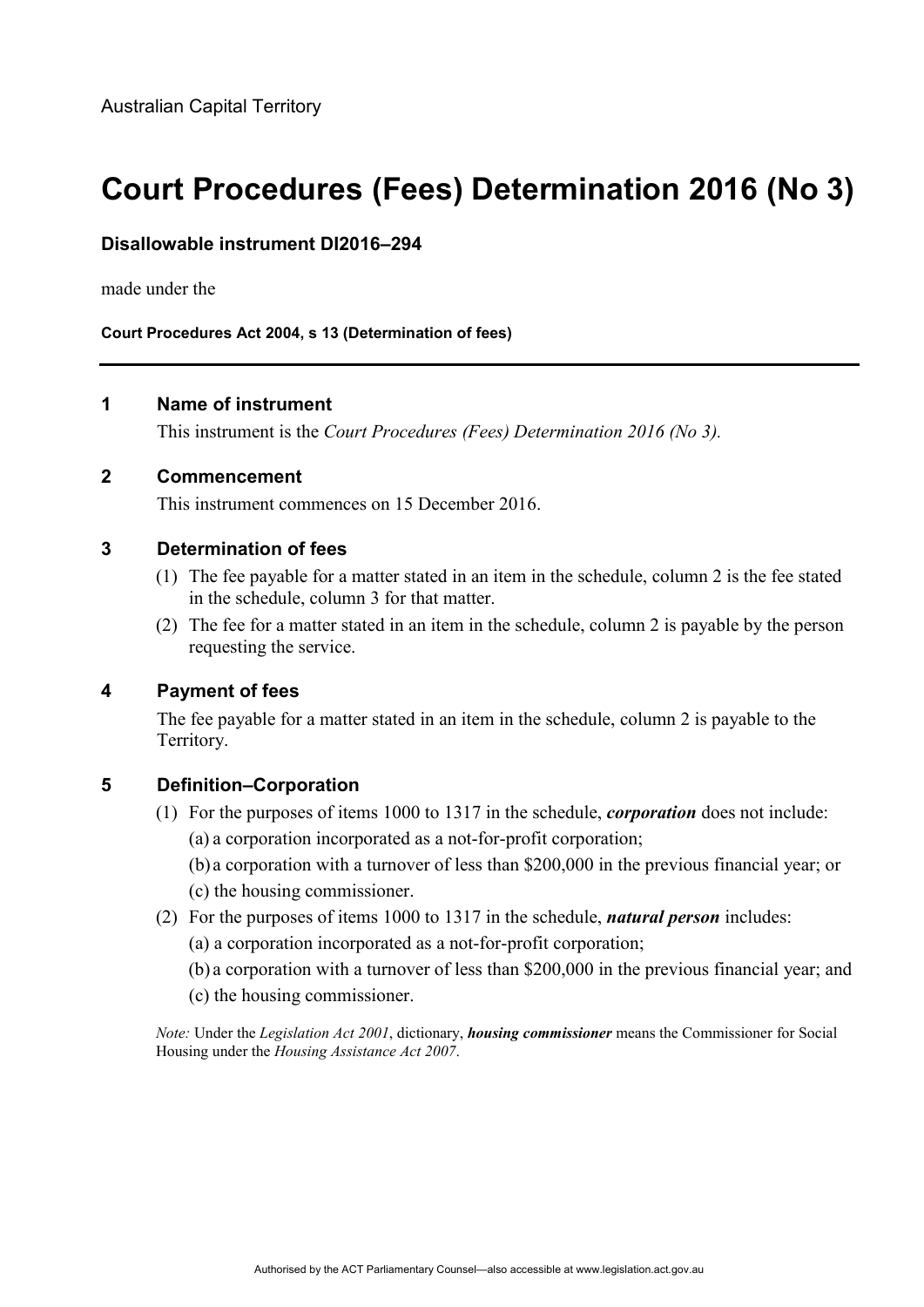## **6 Fee exemption**

For the purposes of items 1000 to 1317 in the schedule, a person is exempt from paying a fee under section 15(2)(a)(i) of the *Court Procedures Act 2004* if the person is named on a current Commonwealth-issued:

- (1) Health Care Card;
- (2) Low Income Health Care Card; or
- (3) Pensioner Concession Card.

#### **7 Revocation**

This instrument revokes the *Court Procedures (Fees) Determination 2016 (No 2)*  [DI2016-101]*.*

Gordon Ramsay MLA Attorney-General

12 December 2016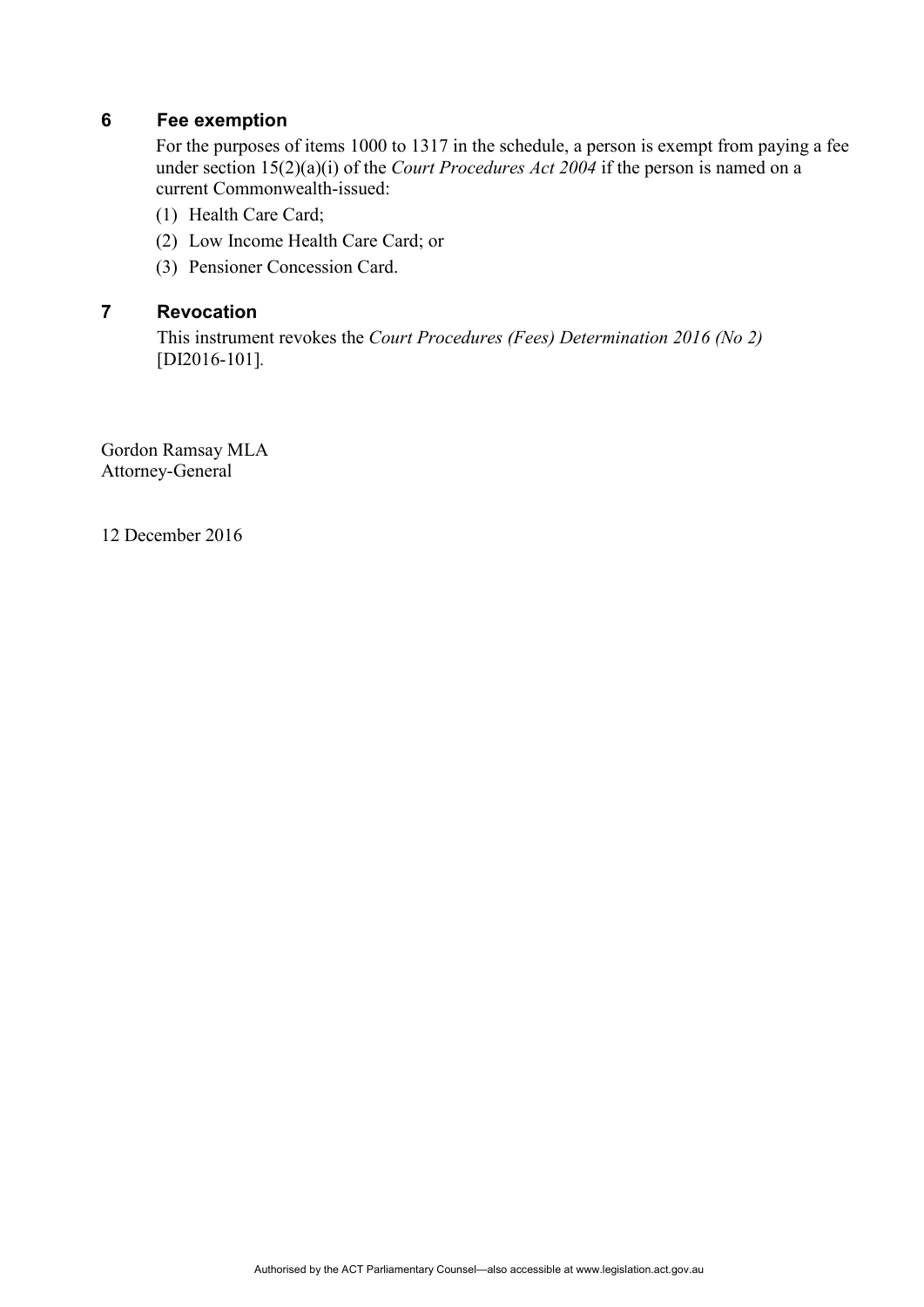# **SCHEDULE** - **FEES AND CHARGES TO BE PAID**

Column 1 Column 2

Item Matter in respect of which fee or charge is payable Column 3 Amount Payable

#### *PROCEEDINGS IN THE ACT CIVIL AND ADMINISTRATIVE TRIBUNAL*

### *PART A: Commencement*

| 1000 | Civil Disputes                                                                                                                                                                                                                                                                                                                        |                                                      |
|------|---------------------------------------------------------------------------------------------------------------------------------------------------------------------------------------------------------------------------------------------------------------------------------------------------------------------------------------|------------------------------------------------------|
|      | On institution of civil proceedings:                                                                                                                                                                                                                                                                                                  |                                                      |
|      | $(i)$ where the amount in dispute is more than \$25,000                                                                                                                                                                                                                                                                               |                                                      |
|      | for a natural person                                                                                                                                                                                                                                                                                                                  | \$518.00                                             |
|      | for a corporation                                                                                                                                                                                                                                                                                                                     | \$1,036.00                                           |
|      | (ii) where the amount in dispute is more than $$2,000$ but no more than $$25,000$ , or for a<br>determination under the <i>Common Boundaries Act 1981</i> , or for proceedings under the <i>Unit</i><br>Titles Act 2001, Unit Titles (Management) Act 2011; or Retirement Villages Act 2012<br>where no amount is in dispute          |                                                      |
|      | for a natural person                                                                                                                                                                                                                                                                                                                  | \$145.00                                             |
|      | for a corporation                                                                                                                                                                                                                                                                                                                     | \$290.00                                             |
|      | (iii) where the amount in dispute is \$2,000 or less, or where no amount is in dispute                                                                                                                                                                                                                                                |                                                      |
|      | for a natural person                                                                                                                                                                                                                                                                                                                  | \$70.00                                              |
|      | for a corporation                                                                                                                                                                                                                                                                                                                     | \$140.00                                             |
|      | (iv) for any other application                                                                                                                                                                                                                                                                                                        |                                                      |
|      | for a natural person                                                                                                                                                                                                                                                                                                                  | \$70.00                                              |
|      | for a corporation                                                                                                                                                                                                                                                                                                                     | \$140.00                                             |
|      | Explanatory Note: In the previous financial year, the fee categories were \$499.00,<br>\$140.00, \$68.00 and \$68.00 respectively for a natural person and \$998.00, \$280.00,<br>\$136.00 and \$136.00 respectively for a corporation The recently amended fees are<br>unchanged, but the jurisdictional limits have been increased. | (GST is not applicable to<br>any fees for Item 1000) |
| 1001 | For lodging a cross-claim or counter-claim to a civil claim:                                                                                                                                                                                                                                                                          |                                                      |
|      | $(i)$ where the amount in dispute is more than \$25,000                                                                                                                                                                                                                                                                               |                                                      |
|      | for a natural person                                                                                                                                                                                                                                                                                                                  | \$518.00                                             |
|      | for a corporation                                                                                                                                                                                                                                                                                                                     | \$1,036.00                                           |
|      | (ii) where the amount in dispute is more than $$2,000$ but no more than $$25,000$                                                                                                                                                                                                                                                     |                                                      |
|      | for a natural person                                                                                                                                                                                                                                                                                                                  | \$145.00                                             |
|      | for a corporation                                                                                                                                                                                                                                                                                                                     | \$290.00                                             |
|      | (iii) where the amount in dispute is \$2,000 or less or where no amount is in dispute                                                                                                                                                                                                                                                 |                                                      |
|      | for a natural person                                                                                                                                                                                                                                                                                                                  | \$70.00                                              |
|      | for a corporation                                                                                                                                                                                                                                                                                                                     | \$140.00                                             |
|      | Explanatory Note: In the previous financial year, the fee categories were were \$499.00,<br>\$140.00 and \$68.00 respectively for a natural person and \$998.00, \$280.00 and \$136.00<br>respectively for a corporation. The recently amended fees are unchanged, but the<br>jurisdictional limits have been increased.              | (GST is not applicable to<br>any fees for Item 1001) |
| 1002 | On lodging an application for relief under the Residential Tenancies Act 1997                                                                                                                                                                                                                                                         |                                                      |
|      | $(i)$ where the amount in dispute is more than \$10,000                                                                                                                                                                                                                                                                               |                                                      |
|      | for a natural person                                                                                                                                                                                                                                                                                                                  | \$518.00                                             |
|      | for a corporation                                                                                                                                                                                                                                                                                                                     | \$1,036.00                                           |
|      | (ii) where the amount in dispute is more than \$2,000 but no more than \$10,000                                                                                                                                                                                                                                                       |                                                      |
|      | for a natural person                                                                                                                                                                                                                                                                                                                  | \$145.00                                             |

Authorised by the ACT Parliamentary Counsel—also accessible at www.legislation.act.gov.au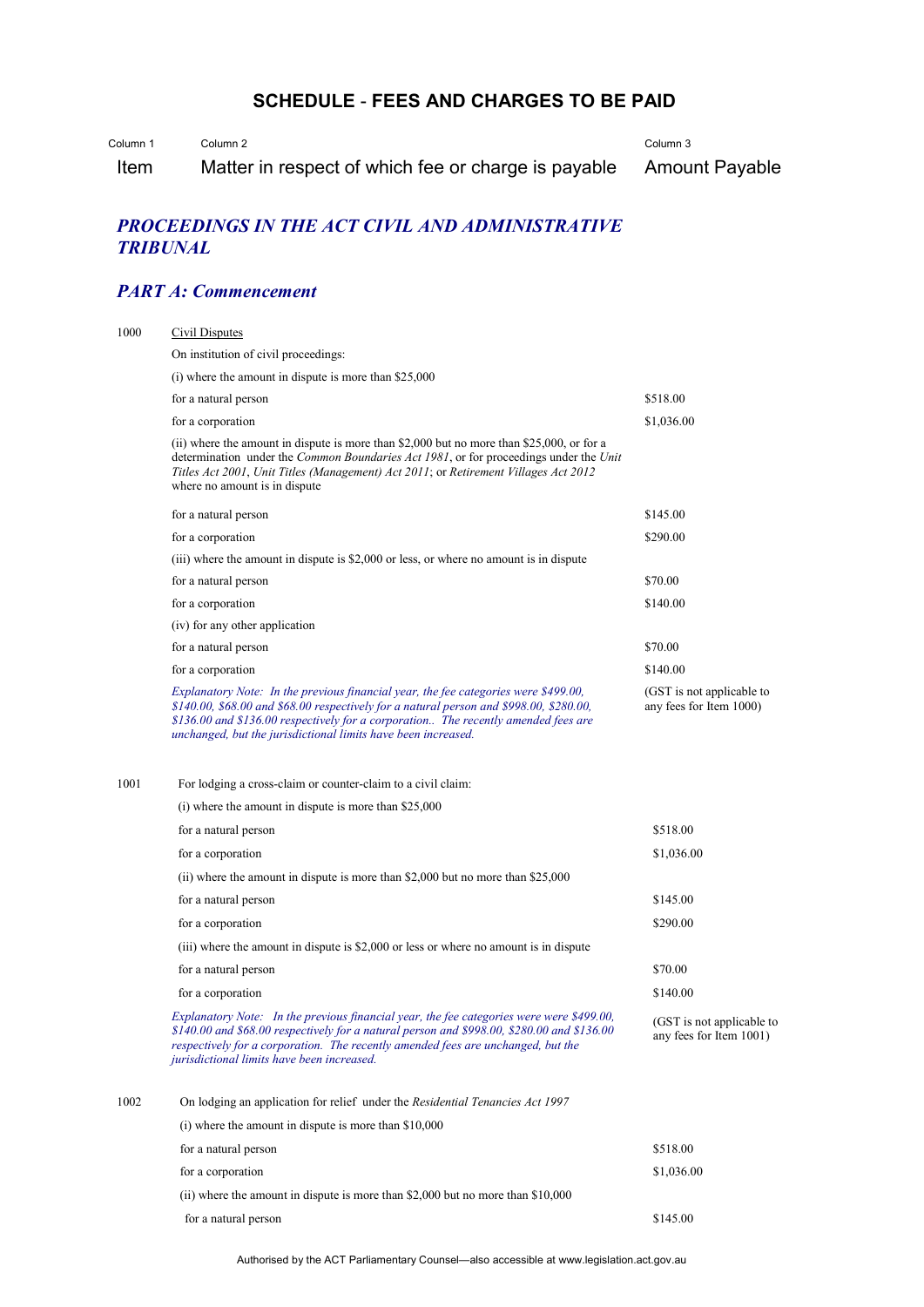| for a corporation                                                                                                                                                                                                | \$290.00                         |
|------------------------------------------------------------------------------------------------------------------------------------------------------------------------------------------------------------------|----------------------------------|
| (iii) where the amount in dispute is \$2,000 or less, or where no amount is in dispute                                                                                                                           |                                  |
| for a natural person                                                                                                                                                                                             | \$70.00                          |
| for a corporation                                                                                                                                                                                                | \$140.00                         |
| (iv) for any other application                                                                                                                                                                                   |                                  |
| for a natural person                                                                                                                                                                                             | \$70.00                          |
| for a corporation                                                                                                                                                                                                | \$140.00                         |
| For lodging a cross-claim or counter-claim to a residential tenancy claim:                                                                                                                                       |                                  |
| $(i)$ where the amount in dispute is more than \$10,000                                                                                                                                                          |                                  |
| for a natural person                                                                                                                                                                                             | \$518.00                         |
| for a corporation                                                                                                                                                                                                | \$1,036.00                       |
| (ii) where the amount in dispute is more than \$2,000 but no more than \$10,000                                                                                                                                  |                                  |
| for a natural person                                                                                                                                                                                             | \$145.00                         |
| for a corporation                                                                                                                                                                                                | \$290.00                         |
| (iii) where the amount in dispute is \$2,000 or less or where no amount is in dispute                                                                                                                            |                                  |
| for a natural person                                                                                                                                                                                             | \$70.00                          |
| for a corporation                                                                                                                                                                                                | \$140.00                         |
| For a termination and possession order pursuant to Part IV of the Residential Tenancies<br>Act 1997<br>(i) where a bond has been deposited with the Territory in relation to the tenancy                         |                                  |
| for a natural person                                                                                                                                                                                             | \$145.00                         |
| for a corporation                                                                                                                                                                                                | \$290.00                         |
| (ii) where a bond has not been deposited with the Territory in relation to the tenancy                                                                                                                           |                                  |
| for a natural person                                                                                                                                                                                             | \$282.00                         |
| for a corporation                                                                                                                                                                                                | \$564.00                         |
|                                                                                                                                                                                                                  |                                  |
| For endorsement of a tenancy agreement under section 10 of the Residential Tenancies<br>Act 1997                                                                                                                 |                                  |
| for a natural person                                                                                                                                                                                             | Nil                              |
| for a corporation                                                                                                                                                                                                | Nil                              |
| For any other application                                                                                                                                                                                        |                                  |
| for a natural person                                                                                                                                                                                             | \$70.00                          |
| for a corporation                                                                                                                                                                                                | \$140.00                         |
|                                                                                                                                                                                                                  | (GST is not applicable to        |
| Where the application involves more than one of the above matters, the fee payable is the<br>higher of the fees.                                                                                                 | any fees for Item 1002)          |
| Explanatory Note: Last financial year fees were \$499.00, \$140.00, \$68.00 and \$272.00<br>respectively for a natural person and \$998.00, \$280.00 and \$136.00 and \$544.00<br>respectively for a corporation |                                  |
| Review of Administrative Decisions                                                                                                                                                                               |                                  |
| On lodging an application for the review of an administrative decision (or applying to<br>become a party to such proceedings) under any authorising law                                                          |                                  |
| for a natural person                                                                                                                                                                                             | \$325.00 (GST is not applicable) |
| for a corporation                                                                                                                                                                                                | \$650.00 (GST is not applicable) |

*Explanatory Note: Last Financial Year the fee was \$313.00 for a natural person and \$626.00 for a corporation.*

 $1003$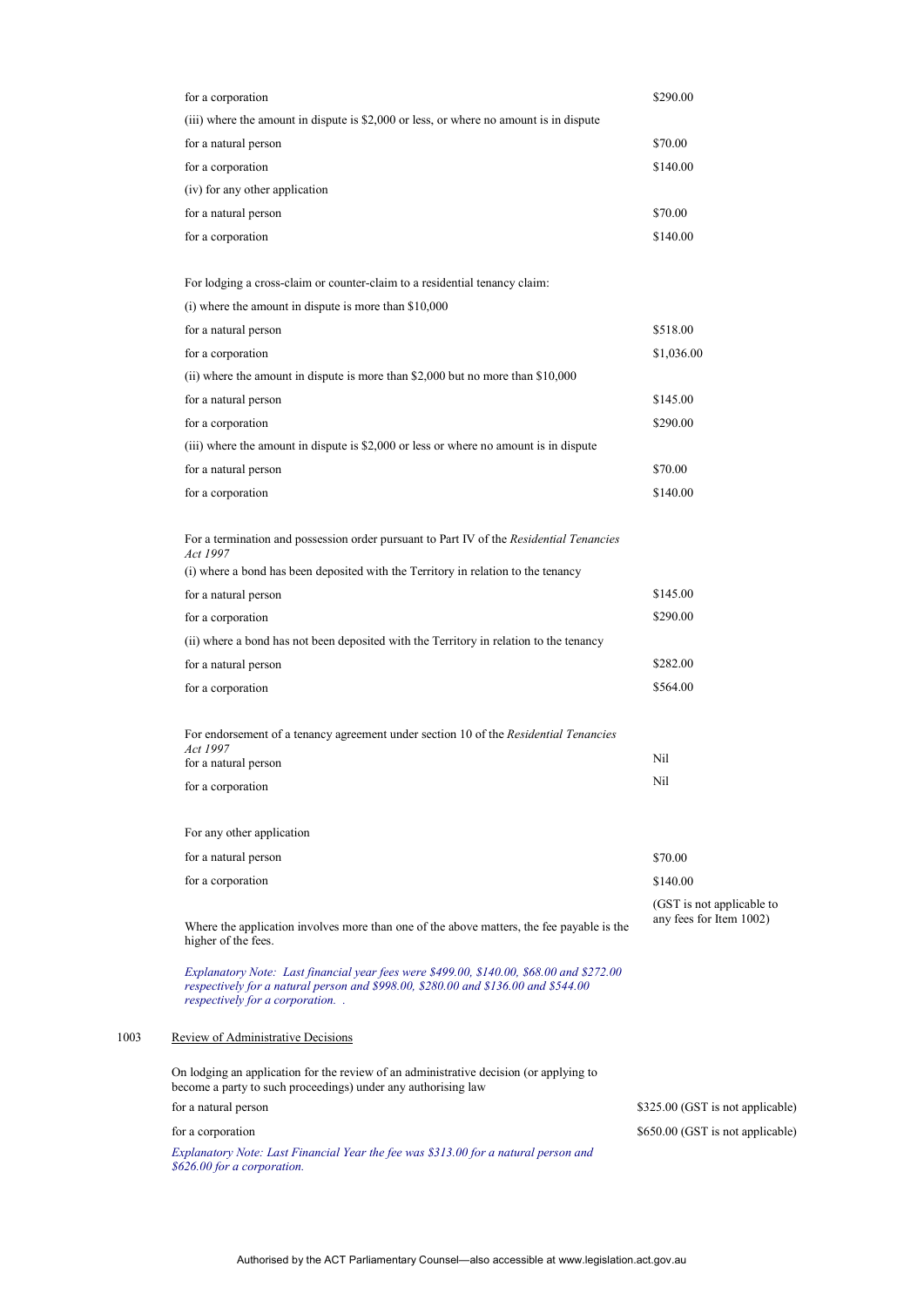| 1004 | Occupational Discipline                                                                                                                                                                                                               |                                                      |
|------|---------------------------------------------------------------------------------------------------------------------------------------------------------------------------------------------------------------------------------------|------------------------------------------------------|
|      | On lodging an application in relation to occupational licensing or discipline                                                                                                                                                         |                                                      |
|      | for a natural person                                                                                                                                                                                                                  | \$325.00 (GST is not applicable)                     |
|      | for a corporation                                                                                                                                                                                                                     | \$650.00 (GST is not applicable)                     |
|      | Explanatory Note: Last Financial Year the fee was \$313.00 for a natural person and<br>\$626.00 for a corporation.                                                                                                                    |                                                      |
| 1005 | Appeals                                                                                                                                                                                                                               |                                                      |
|      | On lodging an application for the referral of a question of law within the ACAT, a<br>correction to an order of the ACAT or an appeal within the ACAT.                                                                                |                                                      |
|      | for a natural person                                                                                                                                                                                                                  | \$518.00 (GST is not applicable)                     |
|      | for a corporation                                                                                                                                                                                                                     | \$1,036.00 (GST is not applicable)                   |
|      | Explanatory Note: Last Financial Year the fee was \$499.00 for a natural person and<br>\$998.00 for a corporation.                                                                                                                    |                                                      |
| 1006 | On lodging of an appeal under section 416 of the Legal Profession Act 2006.                                                                                                                                                           |                                                      |
|      | for a natural person                                                                                                                                                                                                                  | \$325.00 (GST is not applicable)                     |
|      | for a corporation                                                                                                                                                                                                                     | \$650.00 (GST is not applicable)                     |
|      | Explanatory Note: Last Financial Year the fee was \$313.00 for a natural person and<br>\$626.00 for a corporation.                                                                                                                    |                                                      |
| 1007 | On lodging an application for a matter to be removed from the ACAT to the Supreme<br>Court, including for appeals transferred.                                                                                                        |                                                      |
|      | for a natural person                                                                                                                                                                                                                  | \$1,070.00 (GST is not applicable)                   |
|      | for a corporation                                                                                                                                                                                                                     | \$2,140.00 (GST is not applicable)                   |
|      | Explanatory Note: Last Financial Year the fee was \$1,029.00 for a natural person and<br>\$2,058.00 for a corporation.                                                                                                                |                                                      |
| 1008 | <b>Hearing Fees</b><br>The hearing fee (for estimated or actual hearing days) is:<br>(a) for the $2^{nd}$ , $3^{rd}$ and $4^{th}$ hearing day;                                                                                        |                                                      |
|      | for a natural person                                                                                                                                                                                                                  | \$143.00 for each day                                |
|      | for a corporation                                                                                                                                                                                                                     | \$286.00 for each day                                |
|      | (b) for the $5th$ , $6th$ , $7th$ , $8th$ and $9th$ hearing day;                                                                                                                                                                      |                                                      |
|      | for a natural person                                                                                                                                                                                                                  | \$288.00 for each day                                |
|      | for a corporation                                                                                                                                                                                                                     | \$576.00 for each day                                |
|      | (c) for the $10^{th}$ or later hearing day;                                                                                                                                                                                           |                                                      |
|      | for a natural person                                                                                                                                                                                                                  | \$362.00 for each day                                |
|      | for a corporation                                                                                                                                                                                                                     | \$724.00 for each day                                |
|      |                                                                                                                                                                                                                                       | (GST is not applicable to<br>any fees for Item 1008) |
|      | The total fee payable is calculated by adding the hearing fee for each estimated or actual<br>hearing day.                                                                                                                            |                                                      |
|      | The person liable to pay the total fee unless the tribunal orders otherwise is the plaintiff,<br>applicant or appellant. The person liable to pay the fee must pay the fee within 7 days of<br>the tribunal setting the hearing date. |                                                      |
|      | Where a hearing is commenced and takes more days than estimated unless otherwise                                                                                                                                                      |                                                      |

ordered the party originally liable to pay this fee shall pay for the additional days at the appropriate rate. In such a case, the fee for the additional days is payable immediately after the tribunal allocates the additional hearing days or the end of the hearing (whichever occurs first).

If the Tribunal receives written advice of settlement or written notice of intended adjournment 28 days or more before the first date allocated for the hearing, 75% of the fee paid is refundable. If notice is received 14 days or more before that date, 50% of the fee paid is refundable.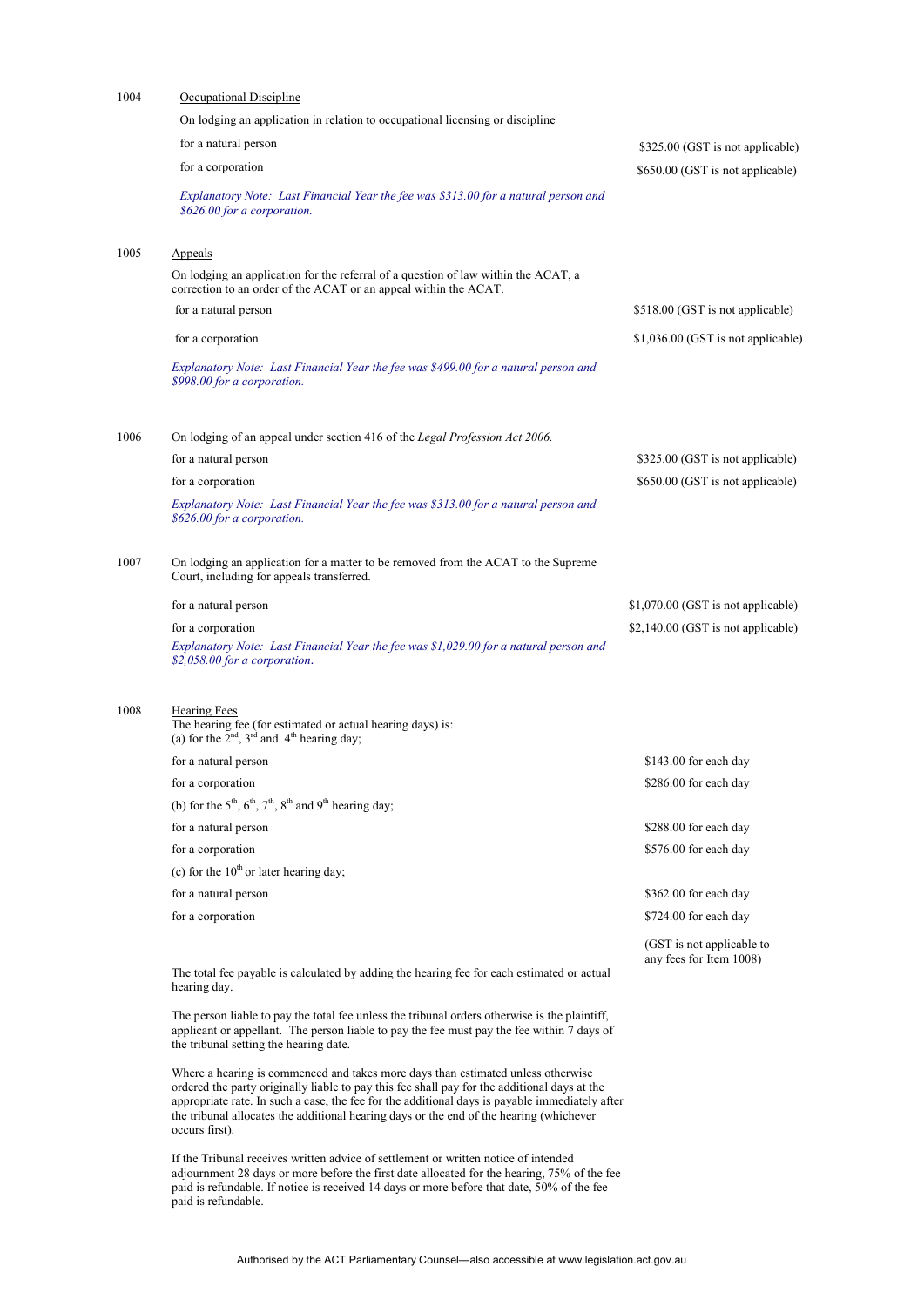If the hearing is adjourned before the first date allocated for the hearing, and the Tribunal or Registrar is satisfied that the reason for the adjournment was due to circumstances beyond the control of the parties, the whole of the fee is to be refunded or transferred to a new allocated date or dates for the adjourned hearing.

In other circumstances, if the adjournment occurs 28 days or more before the first date allocated for the hearing, 75% of the fee is refundable. If the adjournment occurs 14 days or more before that date, 50% is refundable.

A hearing fee is not payable if a matter is exempt from the payment of an application fee.

If the hearing is adjourned after it has commenced and the Tribunal or Registrar is satisfied that the reason for the adjournment was due to circumstances beyond the control of the parties, the fee paid in respect of dates after the date of the adjournment is to be refunded or transferred to the date or dates allocated for the adjourned hearing.

*Explanatory Note: This fee is payable in cases which may or do extend beyond a single hearing day. For example, where the tribunal sets down a case (for a natural person) for 5 hearing days, the plaintiff will be required to pay a total fee (\$717.00) composed of the hearing fee for the 2nd day (\$143.00), the 3rd day (\$143.00), the 4th day (\$143.00) and the 5th day (\$288.00) derived from the list of hearing fees.*

#### *PART B: Certificates, copies, inspections and transcripts in civil matters*

| 1009 | Provision of a document or a copy of a document where the request for the document or<br>copy requires the preparation of the document.                                                                                                                                                       | \$41.00 (GST is not applicable)                                                                                                                                                                                                                                                                                                                                                                  |
|------|-----------------------------------------------------------------------------------------------------------------------------------------------------------------------------------------------------------------------------------------------------------------------------------------------|--------------------------------------------------------------------------------------------------------------------------------------------------------------------------------------------------------------------------------------------------------------------------------------------------------------------------------------------------------------------------------------------------|
|      | Explanatory Note: Last Financial Year the fee was \$40.00.                                                                                                                                                                                                                                    |                                                                                                                                                                                                                                                                                                                                                                                                  |
| 1010 | Provision of a copy of a document where a copy or a certified copy can be provided by<br>photocopying another document already in existence and, where necessary, certifying the<br>photocopy:                                                                                                |                                                                                                                                                                                                                                                                                                                                                                                                  |
|      | (i) in respect of the application for a copy;                                                                                                                                                                                                                                                 | \$2.80 (GST is not applicable)                                                                                                                                                                                                                                                                                                                                                                   |
|      | (ii) for each page of copy provided.                                                                                                                                                                                                                                                          | \$1.40 (GST is not applicable)                                                                                                                                                                                                                                                                                                                                                                   |
|      | Explanatory Note: Last Financial Year fees were \$2.70 and \$1.35 respectively.                                                                                                                                                                                                               |                                                                                                                                                                                                                                                                                                                                                                                                  |
| 1011 | For an inspection of or a search in relation to a record of a tribunal (including a request to<br>determine whether or not a named person is involved in litigation, the viewing of material<br>held by the tribunal, or a request to determine whether information is held by the tribunal). | \$166.00 per hour of time in<br>which a registry staff is<br>involved. The minimum<br>charge is 10 minutes.<br>An estimate of the fee must be<br>paid prior to the search or<br>inspection being undertaken.<br>(GST is not applicable)                                                                                                                                                          |
|      | Explanatory Note: Last financial year fee was \$160.00 per hour.                                                                                                                                                                                                                              |                                                                                                                                                                                                                                                                                                                                                                                                  |
| 1012 | For the supply of a disk containing a record of a proceeding or of part of a proceeding or of<br>a matter incidental to a proceeding.<br>Explanatory Note: Last Financial Year the fees were \$26.00 and \$108.00 respectively.                                                               | \$27.00 per DVD or CD-Rom<br>A minimum fee of \$112.00<br>per transcript applies when<br>the total order does not exceed<br>the minimum fee.<br>(GST is not applicable)                                                                                                                                                                                                                          |
| 1013 | Provision of a transcript of proceedings where the request for the transcript requires the<br>preparation of the document.                                                                                                                                                                    | \$5.45 per folio for same day<br>delivery<br>\$4.95 per folio for next<br>business day delivery<br>\$3.85 per folio for delivery<br>within 5 business days<br>\$3.80 per folio for delivery<br>within 7 business days<br>A minimum fee of \$112.00<br>per transcript applies when<br>the total order does not<br>exceed the minimum fee.<br>(GST is not applicable to<br>any fees for Item 1013) |
|      | Explanatory Note: Last Financial Year the fees were \$5.25,4.78, \$3.73, \$3.69 and                                                                                                                                                                                                           |                                                                                                                                                                                                                                                                                                                                                                                                  |

*\$108.00 minimum fee respectively.*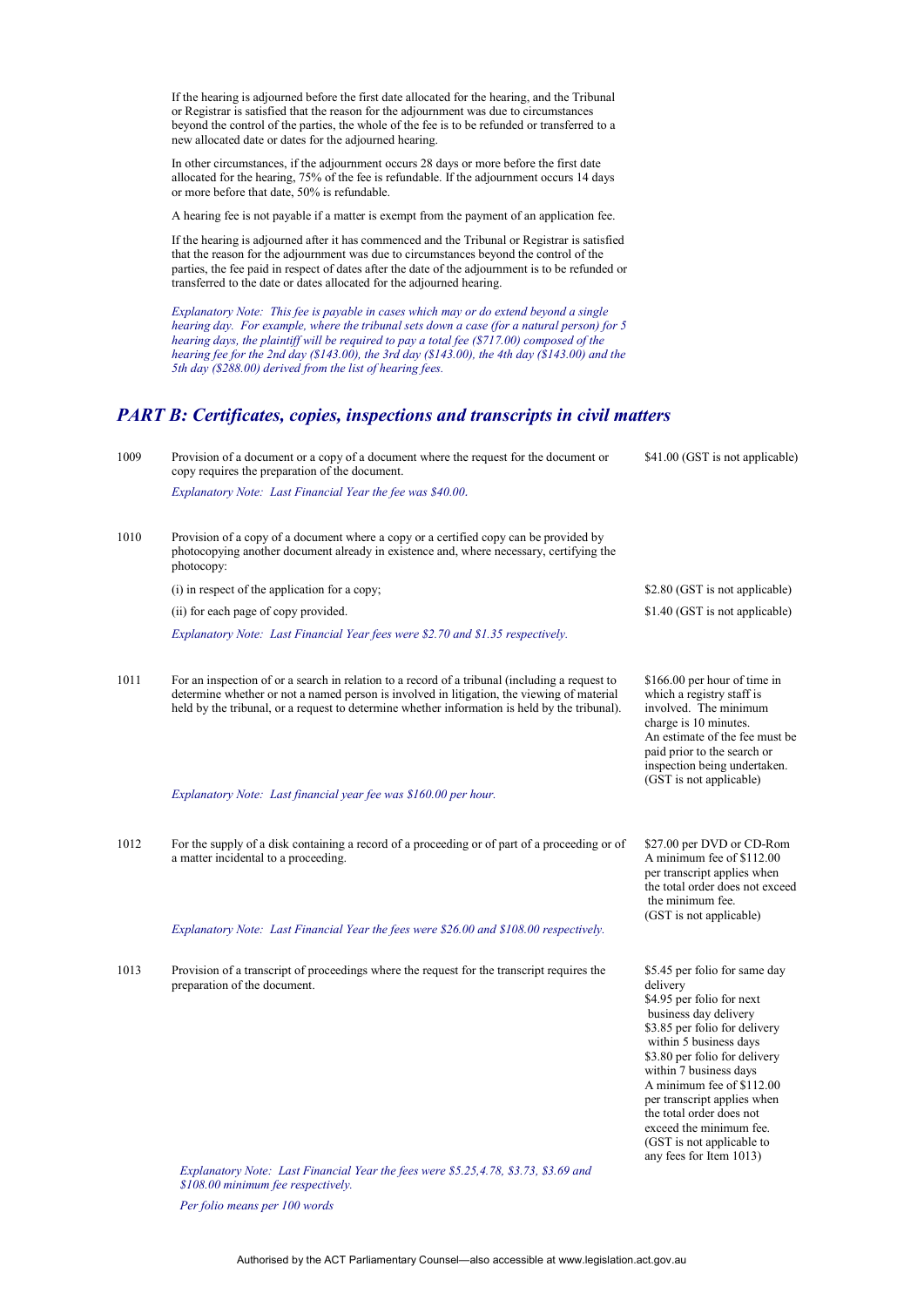1014 For each page of a copy of a document or documents copied by an officer of the Tribunal, using a Tribunal photocopier. \$0.35 (GST is not applicable)

*Explanatory Note: Last Financial Year the fee was \$0.30.*

#### *PART C: Service, execution and examinations in civil matters*

1015 BLANK

*Explanatory Note: This fee is removed from 1 July 2014, as the ACAT does not provide these services.*

1016 Subject to the paragraph below, for the issue of a subpoena:

| (i) to give evidence;                     |                               |
|-------------------------------------------|-------------------------------|
| for a natural person                      | \$21.00                       |
| for a corporation                         | \$42.00                       |
|                                           |                               |
| (ii) for production and to give evidence; |                               |
| for a natural person                      | \$41.00                       |
| for a corporation                         | \$82.00                       |
| (iii) for production.                     |                               |
|                                           | \$41.00                       |
| for a natural person                      |                               |
| for a corporation                         | \$82.00                       |
|                                           | (GST is not applicable to any |

fees for Item 1016)

No fee is payable under this item if no fee for filing a document in the proceeding is payable.

*Explanatory Note: Last Financial Year the fees were \$20.00, \$40.00 and \$40.00 respectively for a natural person and \$40.00, \$80.00 and \$80.00 respectively for a corporation.* 

- 1017 BLANK
- 1018 The Registrar of the tribunal may defer liability for the payment of a fee or charge for the performance of a function or the provision of a facility or service, in whole or in part, for any period as necessary or appropriate in the interests of justice if, in the Registrar's opinion, payment cannot be made at the time of the request for the function, facility or service, but payment could be made within a specified period as necessary or appropriate in the interests of justice (or any longer period as necessary or appropriate in the interests of justice) after making of the request. Nil

*Explanatory Note: This power remains the same as that in previous determination.* 

1019 A Registrar of the tribunal may remit or refund a fee or charge for the performance of a function or the provision of a facility or service, in whole or in part, where the circumstances warrant and it is in the interests of justice to do so. Nil

*Explanatory Note: This power remains the same as that in previous determination.* 

1020 In relation to an application made to the Tribunal, a single application fee is payable in respect of 2 or more applications which relate to the same applicant (or where one of the applicants is the same) and which, in the opinion of a Registrar, may be conveniently heard together by the Tribunal. Where an application fee in respect of each or some of those applications has been paid, the Registrar may refund all but the first of those application fees. Nil

*Explanatory Note: This power remains the same as that in previous determination.*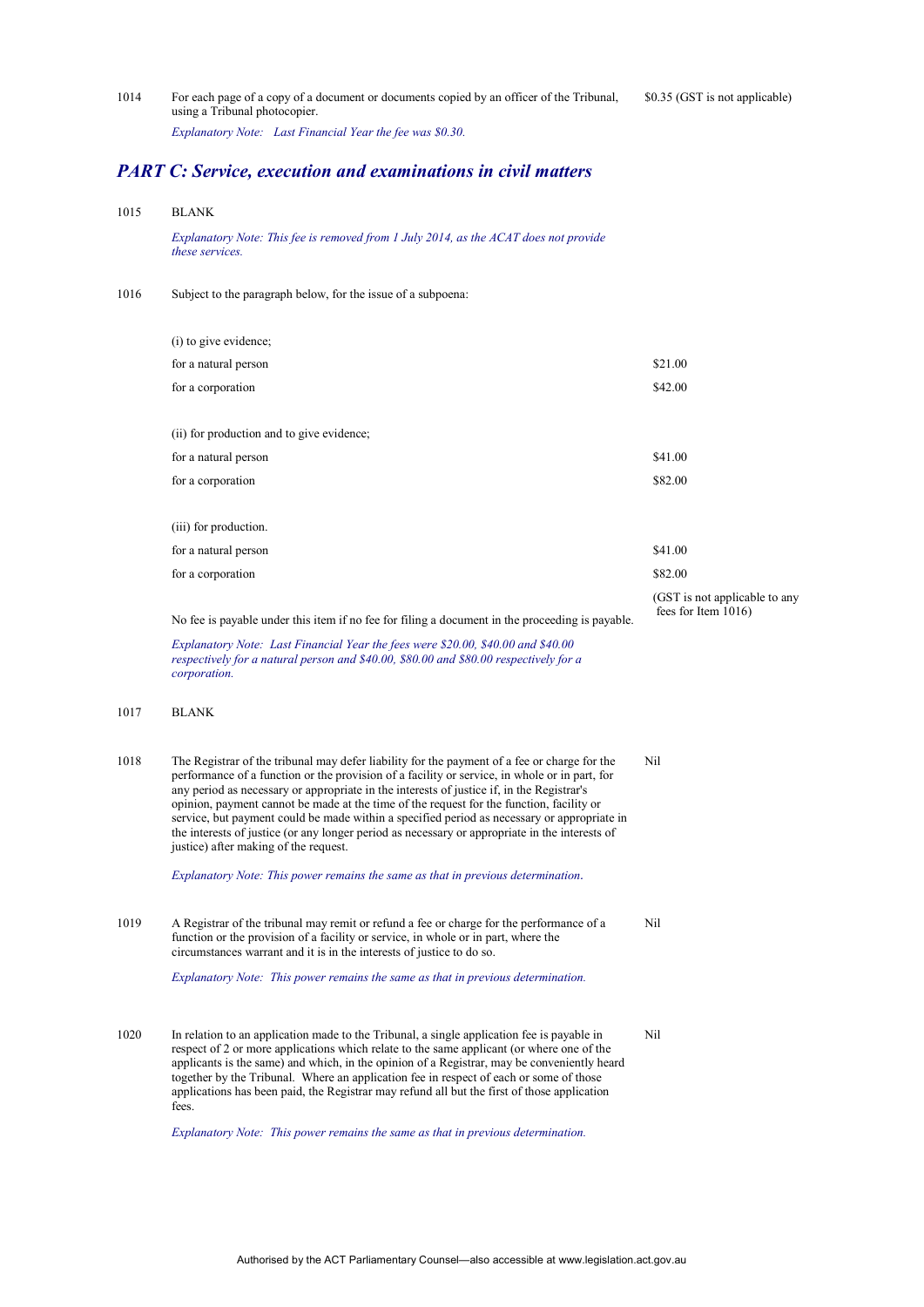# *PROCEEDINGS IN THE MAGISTRATES COURT*

| 1100   | On laying an information for an offence.                                                                                                                                                                                                                               | \$78.00 (GST is not applicable)                      |
|--------|------------------------------------------------------------------------------------------------------------------------------------------------------------------------------------------------------------------------------------------------------------------------|------------------------------------------------------|
|        | Explanatory Note: Information may be laid before a Magistrate where a person has<br>committed, or is suspected of having committed, an offence. Last Financial Year the fee<br>was \$75.00.                                                                            |                                                      |
| 1101   | On lodging for filing a document to commence a proceeding in the Court other than in<br>respect of a matter referred to in an item listed below in respect of which a commencement<br>fee is set                                                                       |                                                      |
|        | (a) where the amount in dispute is \$100,000 or more, or for unspecified damages                                                                                                                                                                                       |                                                      |
|        | for a natural person                                                                                                                                                                                                                                                   | \$953.00                                             |
|        | for a corporation                                                                                                                                                                                                                                                      | \$1,907.00                                           |
|        | (b) where the amount in dispute is $$50,000$ or more, but less than $$100,000$ , or for lodging<br>an application under the Leases (Commercial and Retail) Act 2001                                                                                                    |                                                      |
|        | for a natural person                                                                                                                                                                                                                                                   | \$777.00                                             |
|        | for a corporation                                                                                                                                                                                                                                                      | \$1,555.00                                           |
|        | (c) where the amount in dispute is less than \$50,000, or where no amount is in dispute<br>(other than proceedings relating to applications under the Leases (Commercial and Retail)<br>Act 2001                                                                       |                                                      |
|        | for a natural person                                                                                                                                                                                                                                                   | \$218.00                                             |
|        | for a corporation                                                                                                                                                                                                                                                      | \$436.00                                             |
|        | Explanatory Note: Last Financial Year the fees were \$917.00, \$748.00 and \$210.00<br>respectively for a natural person and \$1,834.00, \$1,496.00 and \$420.00 respectively for a<br>corporation.                                                                    | (GST is not applicable to<br>any fees for Item 1101) |
| 1101.1 | On filing an application for arbitration under the <i>Workers Compensation Act 1951</i> or the<br><b>Workers Compensation Regulation 2002</b>                                                                                                                          | Nil                                                  |
|        | Explanatory Note: Last Financial Year this exemption was the same.                                                                                                                                                                                                     |                                                      |
| 1101.2 | On filing an application under the <i>Domestic Violence and Protection Orders Act</i> 2008                                                                                                                                                                             | Nil                                                  |
|        | Explanatory Note: Last Financial Year this exemption was the same.                                                                                                                                                                                                     |                                                      |
| 1101.3 | On filing an application under the Victims of Crime (Financial Assistance) Act 2016<br>Amount pa                                                                                                                                                                       | Nil                                                  |
| 1102   | Registration of a judgment of another court, excluding ACAT                                                                                                                                                                                                            |                                                      |
|        | for a natural person                                                                                                                                                                                                                                                   | \$78.00 (GST is not applicable)                      |
|        | for a corporation                                                                                                                                                                                                                                                      | \$156.00 (GST is not applicable)                     |
|        | Explanatory Note: Last Financial Year fee was \$75.00 for a natural person and \$150.00<br>for a corporation.                                                                                                                                                          |                                                      |
| 1103   | On filing a Listing Hearing Questionnaire by the plaintiff                                                                                                                                                                                                             |                                                      |
|        | for a natural person                                                                                                                                                                                                                                                   | \$711.00 (GST is not applicable)                     |
|        | for a corporation                                                                                                                                                                                                                                                      | $$1,422.00$ (GST is not applicable)                  |
| 1103.1 | If a Listing Hearing Questionnaire is not required                                                                                                                                                                                                                     |                                                      |
|        | (a) at least 7 days before the listing hearing however described (e.g. call-over, listing<br>hearing, directions hearing); or                                                                                                                                          |                                                      |
|        | (b) at least 7 days before the hearing of an application to fix a date for a hearing of a<br>proceeding however described (other than an interlocutory or incidental proceeding)                                                                                       |                                                      |
|        | for a natural person                                                                                                                                                                                                                                                   | \$711.00 (GST is not applicable)                     |
|        | for a corporation                                                                                                                                                                                                                                                      | \$1,422.00 (GST is not applicable)                   |
| 1103.2 | If a Listing Hearing Questionnaire is not required and the matter is set down for hearing<br>without a listing hearing, within 7 days of the hearing date being allocated or by the day<br>of the hearing, whichever comes first, or as otherwise ordered by the Court |                                                      |
|        | for a natural person                                                                                                                                                                                                                                                   | \$711.00 (GST is not applicable)                     |
|        | for a corporation                                                                                                                                                                                                                                                      | \$1,422.00 (GST is not applicable)                   |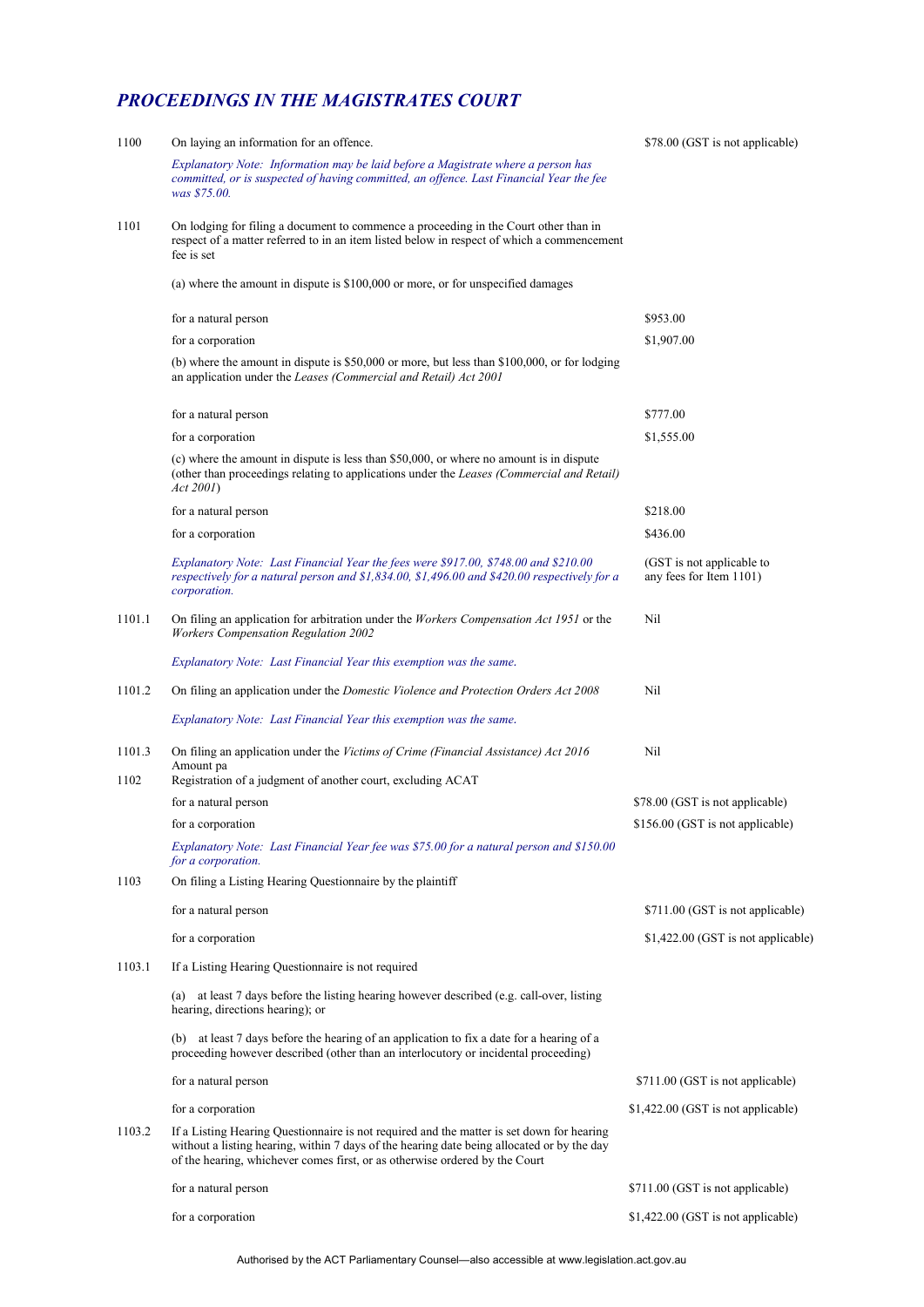The person liable to pay the fee under items 1103, 1103.1 and 1103.2 is the plaintiff or the applicant unless the court otherwise orders. Subsequently, the Court (which for the purposes of this determination includes the Registrar and the Deputy Registrar) may order another party to contribute to the payment of the fee in such proportion ordered.

*Explanatory Note: Last Financial Year the fee under items 1103, 1103.1 and 1103.2 was \$684.00 for a natural person and \$1,368.00 for a corporation.*

#### 1104 Hearing Fees

The hearing fee (for estimated or actual hearing days) is:

| (a) for the $2nd$ , $3rd$ and $4th$ hearing day;                                                          |                                                      |
|-----------------------------------------------------------------------------------------------------------|------------------------------------------------------|
| for a natural person                                                                                      | \$520.00                                             |
| for a corporation                                                                                         | \$1,040.00                                           |
| (b) for the $5th$ , $6th$ , $7th$ , $8th$ and $9th$ hearing day;                                          |                                                      |
| for a natural person                                                                                      | \$937.00                                             |
| for a corporation                                                                                         | \$1,874.00                                           |
| (c) for the $10th$ or later hearing day;                                                                  |                                                      |
| for a natural person                                                                                      | \$1,823.00                                           |
| for a corporation                                                                                         | \$3,646.00                                           |
| The total fee payable is calculated by adding the hearing fee for each estimated or actual<br>hearing day | (GST is not applicable to<br>any fees for Item 1104) |

The person liable to pay the total fee unless the court orders otherwise is the plaintiff, applicant or appellant.

The person liable to pay the fee must pay the fee either upon filing of the Listing Hearing Questionnaire or, if a Listing Hearing Questionnaire is not required:

- (a) at least 7 days before the listing hearing however described (e.g. call-over, listing hearing, directions hearing);
- at least 7 days before the hearing of an application to fix a date for a hearing of a proceeding however described (other than an interlocutory or incidental proceeding); or
- (c) where the matter is set down for hearing without a listing hearing, within 7 days of the hearing date being allocated, or

by the day of the hearing, whichever comes first, or as otherwise directed by the court.

The fee to be paid will be calculated on the basis of the paying party's estimate of hearing days.

If the court allocates more days for the hearing of a matter than estimated by the party paying the fee, unless otherwise ordered, the party originally liable to pay the fee must pay the additional fees within 7 days of the matter being set down. Where a hearing is commenced and takes more days than estimated unless otherwise ordered the party originally liable to pay this fee shall pay for the additional days at the appropriate rate. In such a case, the fee for the additional days is payable immediately after the court allocates the additional hearing days or the end of the hearing (whichever occurs first).

Hearing fees under this item are not payable in criminal matters or where the matter is exempt from the payment of an application fee.

If a matter settles at mediation or other alternate dispute resolution (ADR) before the first date allocated for the hearing, and the court receives written advice of settlement within 14 days of settlement but no later than 7 days prior to the first date allocated for the hearing, 90% of the fee paid is refundable.

Where no mediation or other ADR is conducted and the court receives notice of settlement at least 42 days before the first date allocated for the hearing, 75% of the fee paid is refundable. If notice is received at least 35 days before the first date allocated for the hearing, 50% of the fee paid is refundable.

If the hearing is adjourned before the first date allocated for the hearing, and the Court or Registrar is satisfied that the reason for the adjournment was due to circumstances beyond the control of the parties, the whole of the fee is to be refunded or transferred to a new allocated date or dates for the adjourned hearing.

In other circumstances, if the adjournment occurs at least 42 days before the first date allocated for the hearing, 75% of the fee is refundable. If the adjournment occurs at least 35 days before that date, 50% is refundable.

This fee also applies to hearing days in arbitral proceedings under the *Workers Compensation Act 1951 s*ubject to regulation 57 of the *Workers Compensation Regulation 2002.*

Authorised by the ACT Parliamentary Counsel—also accessible at www.legislation.act.gov.au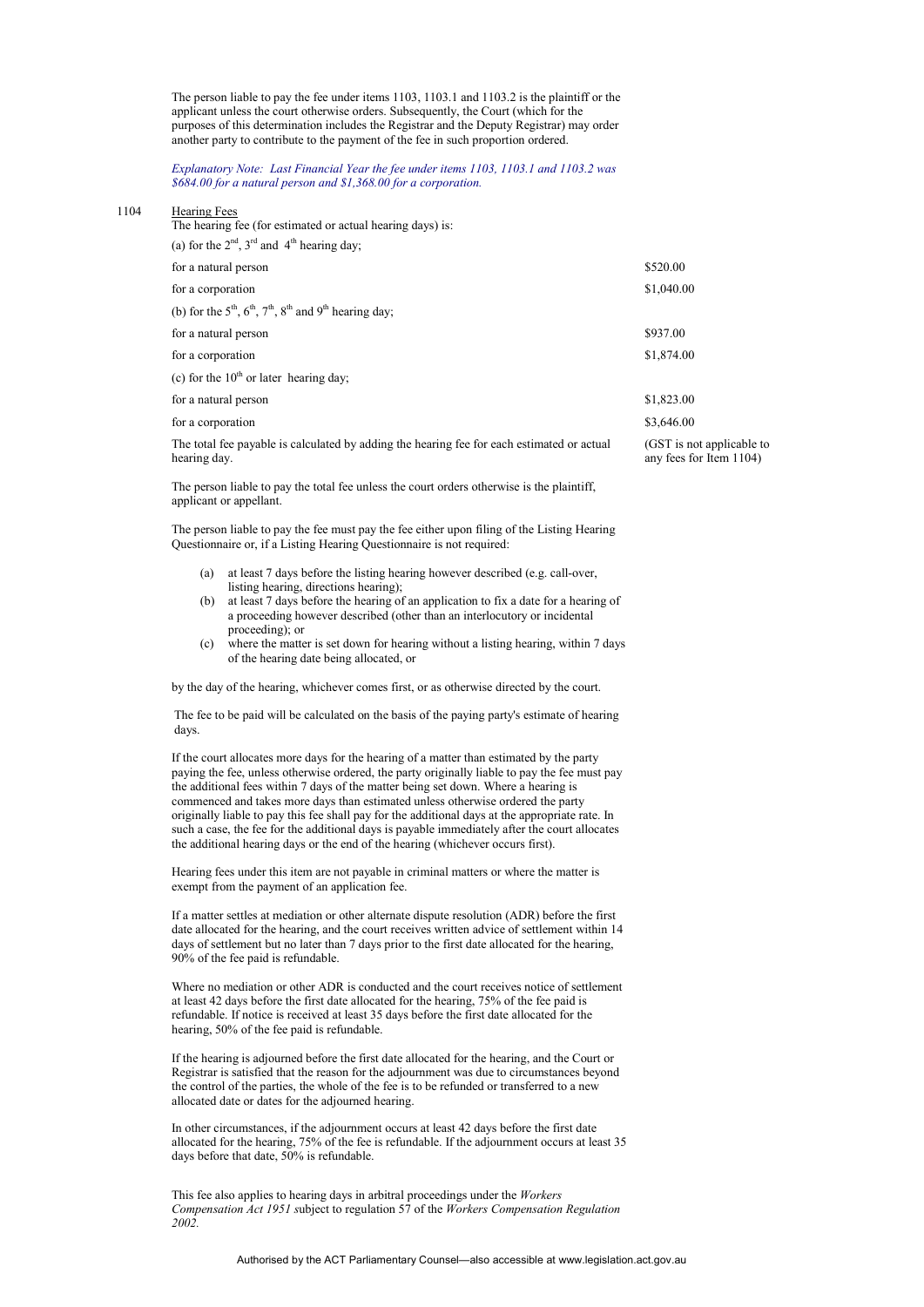If the hearing is adjourned after it has commenced and the Court or Registrar is satisfied that the reason for the adjournment was due to circumstances beyond the control of the parties, the fee paid in respect of dates after the date of the adjournment is to be refunded or transferred to the date or dates allocated for the adjourned hearing. Otherwise the fee is non-refundable in respect of any allocated dates that are not required.

*Explanatory Note: This fee is payable in cases which may or do extend beyond a single hearing day. For example, where a plaintiff (a natural person) estimates that the case will take 5 hearing days, the plaintiff will be required to pay a hearing fee (\$2,497.00) composed of the hearing fee for the 2nd day (\$520.00), the 3rd day (\$520.00), the 4th day (\$520.00) and the 5th day (\$937.00) derived from the list of fees. The amount payable under this item may change as a result of a greater allocation of days, or according to how many hearing days it takes to hear the matter.*

| 1105 | On an application for the review of an order, direction or other act of the Registrar of the<br>Magistrates Court  |                                                                      |
|------|--------------------------------------------------------------------------------------------------------------------|----------------------------------------------------------------------|
|      | for a natural person<br>for a corporation                                                                          | \$145.00 (GST is not applicable)<br>\$290.00 (GST is not applicable) |
|      | Explanatory Note: Last Financial Year the fee was \$140.00 for a natural person and<br>\$280.00 for a corporation. |                                                                      |

#### 1106 BLANK

| 1107   | For lodging a cross-claim or counter-claim:                                                                                                                                                                                                                                                                                                                                                                                                                                                                                                     |                                                      |
|--------|-------------------------------------------------------------------------------------------------------------------------------------------------------------------------------------------------------------------------------------------------------------------------------------------------------------------------------------------------------------------------------------------------------------------------------------------------------------------------------------------------------------------------------------------------|------------------------------------------------------|
|        | (a) where the amount is $$100,000$ or more                                                                                                                                                                                                                                                                                                                                                                                                                                                                                                      |                                                      |
|        | for a natural person                                                                                                                                                                                                                                                                                                                                                                                                                                                                                                                            | \$635.00                                             |
|        | for a corporation                                                                                                                                                                                                                                                                                                                                                                                                                                                                                                                               | \$1,270.00                                           |
|        | (b) where the amount is $$50,000$ or more, but less than $$100,000$                                                                                                                                                                                                                                                                                                                                                                                                                                                                             |                                                      |
|        | for a natural person                                                                                                                                                                                                                                                                                                                                                                                                                                                                                                                            | \$518.00                                             |
|        | for a corporation                                                                                                                                                                                                                                                                                                                                                                                                                                                                                                                               | \$1,036.00                                           |
|        | (c) where the amount is $$25,000$ or more, but less than $$50,000$                                                                                                                                                                                                                                                                                                                                                                                                                                                                              |                                                      |
|        | for a natural person                                                                                                                                                                                                                                                                                                                                                                                                                                                                                                                            | \$449.00                                             |
|        | for a corporation                                                                                                                                                                                                                                                                                                                                                                                                                                                                                                                               | \$898.00                                             |
|        | (d) where the amount is $$2,000$ or more, but less than $$25,000$                                                                                                                                                                                                                                                                                                                                                                                                                                                                               |                                                      |
|        | for a natural person                                                                                                                                                                                                                                                                                                                                                                                                                                                                                                                            | \$145.00                                             |
|        | for a corporation                                                                                                                                                                                                                                                                                                                                                                                                                                                                                                                               | \$290.00                                             |
|        | (e) where the amount in dispute is less than \$2,000 or where no amount is in dispute                                                                                                                                                                                                                                                                                                                                                                                                                                                           |                                                      |
|        | for a natural person                                                                                                                                                                                                                                                                                                                                                                                                                                                                                                                            | \$52.00                                              |
|        | for a corporation                                                                                                                                                                                                                                                                                                                                                                                                                                                                                                                               | \$104.00                                             |
|        | Explanatory Note: This item sets the fees for instituting a proceeding before the<br>Magistrates Court (including proceedings instituted by way of cross-claim). Last<br>Financial Year the fees were \$611.00, \$499.00, \$432.00, \$140.00 and \$50.00 for a<br>natural person and \$1,222.00, \$998.00, \$864.00, \$280.00 and \$100.00 for a corporation.<br>The fees charged are unchanged from the previous instrument but the fee limits at (c)<br>and (d) are amended to reflect the increase in the ACAT's civil dispute jurisdiction. | (GST is not applicable to<br>any fees for Item 1107) |
| 1107.1 | For lodging an application in proceeding other than in matters where no fee is payable<br>for commencing a proceeding                                                                                                                                                                                                                                                                                                                                                                                                                           |                                                      |
|        | for a natural person                                                                                                                                                                                                                                                                                                                                                                                                                                                                                                                            | \$81.00 (GST is not applicable)                      |
|        | for a corporation                                                                                                                                                                                                                                                                                                                                                                                                                                                                                                                               | \$162.00 (GST is not applicable)                     |
|        | Explanatory note: Last Financial Year the fees were \$78.00 and \$156.00 respectively.                                                                                                                                                                                                                                                                                                                                                                                                                                                          |                                                      |
| 1107.2 | For lodging an application to enforce a judgment including a judgment of the ACAT or of a<br>court of another jurisdiction                                                                                                                                                                                                                                                                                                                                                                                                                      |                                                      |
|        | for a natural person                                                                                                                                                                                                                                                                                                                                                                                                                                                                                                                            | \$135.00 (GST is not applicable)                     |
|        | for corporation                                                                                                                                                                                                                                                                                                                                                                                                                                                                                                                                 | \$270.00 (GST is not applicable)                     |
|        | Explanatory note: Last Financial Year the fees were \$130.00 and \$260.00 respectively.                                                                                                                                                                                                                                                                                                                                                                                                                                                         |                                                      |
| 1108   | No fee for filing a document or fee for the service or execution of process is payable by any                                                                                                                                                                                                                                                                                                                                                                                                                                                   | Nil                                                  |

person in relation to proceedings under the *Parentage Act 2004*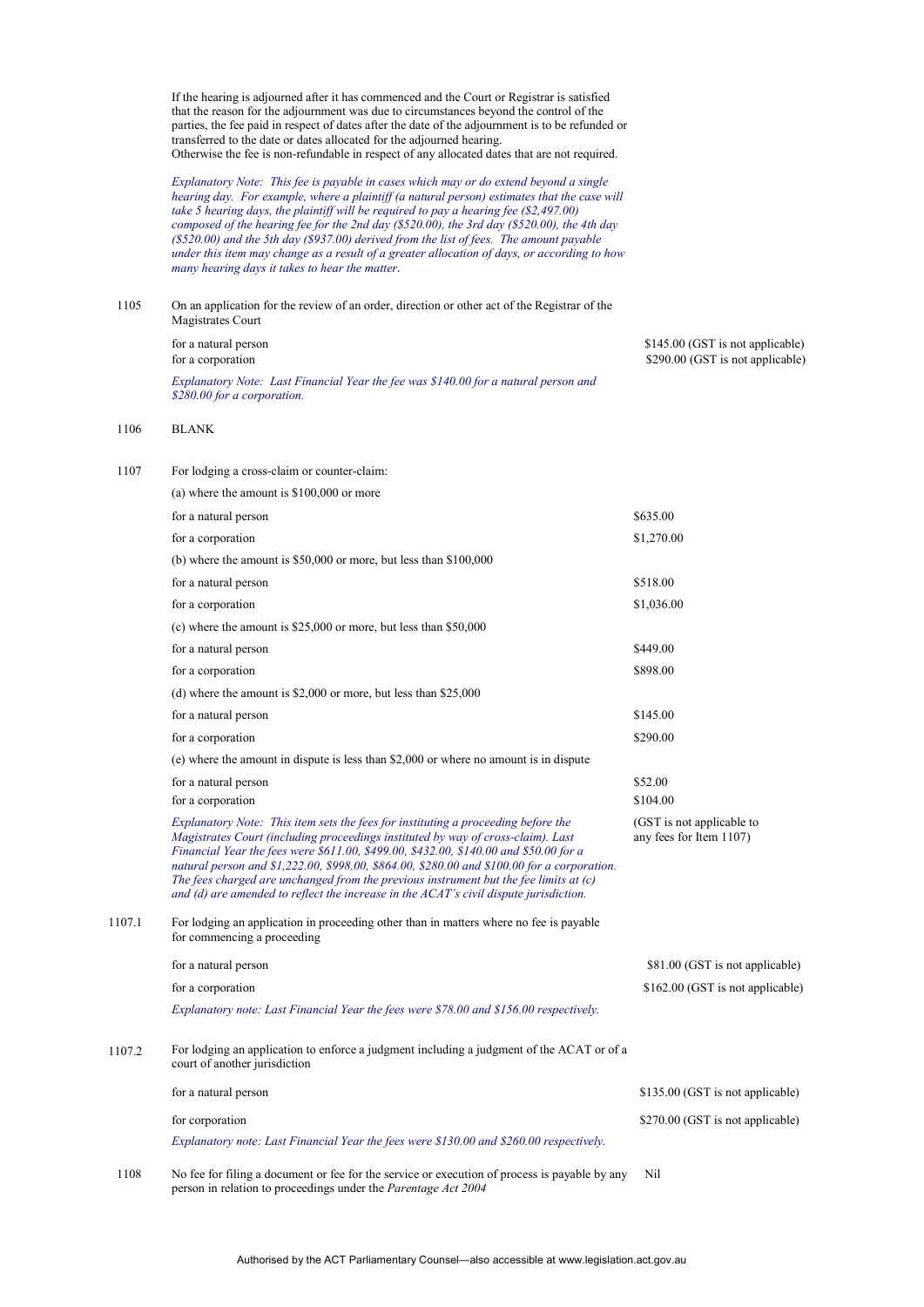*Explanatory Note: Last Financial Year this exemption was the same.* 

| 1109 | For the purposes of section 116G of the Crimes (Sentence Administration) Act 2005 | \$97.00 (GST is not applicable) |
|------|-----------------------------------------------------------------------------------|---------------------------------|
|      | Explanatory Note: Last Financial Year the fee was \$94.00.                        |                                 |

## *PROCEEDINGS IN THE SUPREME COURT*

| 1200   | On lodging for filing a document to commence a proceeding in the Court other than                                                                                                                                                                                                                                                                                    |                                                           |
|--------|----------------------------------------------------------------------------------------------------------------------------------------------------------------------------------------------------------------------------------------------------------------------------------------------------------------------------------------------------------------------|-----------------------------------------------------------|
|        | (a) in respect of a matter referred to in an item listed below in respect of which a<br>commencement fee is set: or                                                                                                                                                                                                                                                  |                                                           |
|        | (b) an interlocutory or incidental proceeding in the course of, or in connection with, a<br>proceeding                                                                                                                                                                                                                                                               |                                                           |
|        | for a natural person                                                                                                                                                                                                                                                                                                                                                 | \$1,605.00                                                |
|        | for a corporation                                                                                                                                                                                                                                                                                                                                                    | \$3,211.00                                                |
|        | Explanatory Note: Last Financial Year the fee was \$1,544.00 for a natural person and<br>\$3,088.00 for a corporation.                                                                                                                                                                                                                                               | (GST is not applicable to<br>any fees for Item 1200)      |
| 1201   | On filing a Listing Hearing Questionnaire by the plaintiff                                                                                                                                                                                                                                                                                                           |                                                           |
|        | for a natural person                                                                                                                                                                                                                                                                                                                                                 | \$949.00                                                  |
|        | for a corporation                                                                                                                                                                                                                                                                                                                                                    | \$1,898.00                                                |
|        |                                                                                                                                                                                                                                                                                                                                                                      | (GST is not applicable to<br>any fees for Item 1201)      |
| 1201.1 | If a Listing Hearing Questionnaire is not required                                                                                                                                                                                                                                                                                                                   |                                                           |
|        | (a) at least 7 days before the listing hearing however described (e.g. call-over, listing<br>hearing, directions hearing); or                                                                                                                                                                                                                                        |                                                           |
|        | (b) at least 7 days before the hearing of an application to fix a date for a hearing of a<br>proceeding however described (other than an interlocutory or incidental proceeding)                                                                                                                                                                                     |                                                           |
|        | for a natural person                                                                                                                                                                                                                                                                                                                                                 | \$949.00                                                  |
|        | for a corporation                                                                                                                                                                                                                                                                                                                                                    | \$1,898.00                                                |
| 1201.2 | If a Listing Hearing Questionnaire is not required and the matter is set down for hearing<br>without a listing hearing, within 7 days of the hearing date being allocated or by the day of<br>the hearing, whichever comes first, or as otherwise ordered by the Court                                                                                               | (GST is not applicable to<br>any fees for Item $1201.1$ ) |
|        | for a natural person                                                                                                                                                                                                                                                                                                                                                 |                                                           |
|        | for a corporation                                                                                                                                                                                                                                                                                                                                                    | \$949.00                                                  |
|        |                                                                                                                                                                                                                                                                                                                                                                      | \$1,898.00                                                |
|        | The person liable to pay the fee under items 1201, 1201.1 and 1201.2 is the plaintiff or the<br>applicant unless the court otherwise orders. Subsequently, the Court (which for the purpose<br>of this determination includes the Registrar and the Deputy Registrar) may order another<br>party to contribute to the payment of the fee in such proportion ordered. | (GST is not applicable to<br>any fees for Item 1201.2)    |
|        | Explanatory Note: Last Financial Year the fees under items 1201, 1201.1 and 1201.2 were<br>\$913.00 and \$1,826.00 respectively.                                                                                                                                                                                                                                     |                                                           |
| 1202   | <b>Hearing Fees</b><br>The hearing fee (for estimated or actual hearing days) (in the Supreme Court or the Court<br>of Appeal) is:                                                                                                                                                                                                                                   |                                                           |
|        | (a) for the $2nd$ , $3rd$ and $4th$ hearing day;                                                                                                                                                                                                                                                                                                                     |                                                           |
|        | for a natural person                                                                                                                                                                                                                                                                                                                                                 | \$851.00                                                  |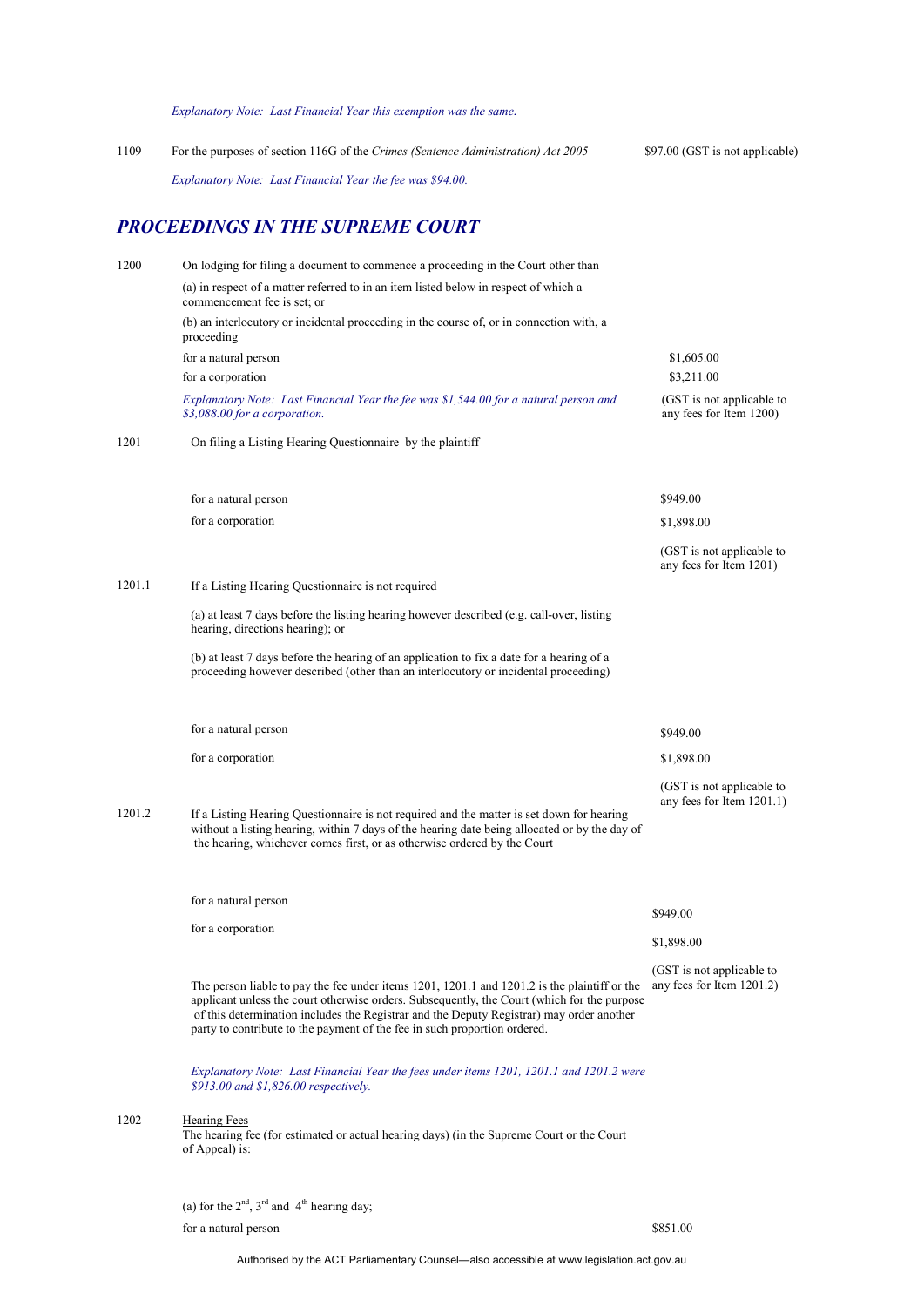| for a corporation                                                                                                            | \$1,702.00 |
|------------------------------------------------------------------------------------------------------------------------------|------------|
| (b) for the $5th$ , $6th$ , $7th$ , $8th$ and $9th$ hearing day;                                                             |            |
| for a natural person                                                                                                         | \$1,417.00 |
| for a corporation                                                                                                            | \$2,834.00 |
| (c) for the $10^{th}$ , $11^{th}$ , $12^{th}$ and $13^{th}$ hearing day;                                                     |            |
| for a natural person                                                                                                         | \$2,853.00 |
| for a corporation                                                                                                            | \$5,706.00 |
| (d) for the $14th$ or later hearing day;                                                                                     |            |
| for a natural person                                                                                                         | \$3,712.00 |
| for a corporation                                                                                                            | \$7,424.00 |
| The sessing are consistent to controllers at the coldinary than the control of the controllers of the control of the control | $CCT: -1$  |

The total fee payable is calculated by adding the hearing fee for each estimated or actual hearing day.

The person liable to pay the total fee unless the court orders otherwise is the plaintiff, applicant or appellant.

The person liable to pay the fee must pay the fee either upon filing of the Listing Hearing Questionnaire or, if a Listing Hearing Questionnaire is not required:

- (a) at least 7 days before the listing hearing however described (e.g. call-over, listing hearing, directions hearing);
- (b) at least 7 days before the hearing of an application to fix a date for a hearing of a proceeding however described (other than an interlocutory or incidental proceeding); or
- (c) where the matter is set down for hearing without a listing hearing, within 7 days of the hearing date being allocated, or

by the day of the hearing, whichever comes first or as otherwise directed by the court.

The fee to be paid will be calculated on the basis of the paying party's estimate of hearing days.

If the court allocates more days for the hearing of a matter than estimated by the party paying the fee, unless otherwise ordered, the party originally liable to pay the fee must pay the additional fees within 7 days of the matter being set down. Where a hearing is commenced and takes more days than estimated unless otherwise ordered the party originally liable to pay this fee shall pay for the additional days at the appropriate rate. In such a case, the fee for the additional days is payable immediately after the court allocates the additional hearing days or the end of the hearing (whichever occurs first).

Hearing fees under this item are not payable in criminal matters or where the matter is exempt from the payment of an application fee.

If a matter settles at mediation or other alternate dispute resolution (ADR) before the first date allocated for the hearing, and the court receives written advice of settlement within 14 days of settlement but no later than 7 days prior to the first date allocated for the hearing, 90% of the fee paid is refundable.

Where no mediation or other ADR is conducted and the court receives notice of settlement at least 42 days before the first date allocated for the hearing, 75% of the fee paid is refundable. If notice is received at least 35 days before the first date allocated for the hearing, 50% of the fee paid is refundable.

If the hearing is adjourned before the first date allocated for the hearing, and the Court or Registrar is satisfied that the reason for the adjournment was due to circumstances beyond the control of the parties, the whole of the fee is to be refunded or transferred to a new allocated date or dates for the adjourned hearing.

In other circumstances, if the adjournment occurs at least 42 days before the first date allocated for the hearing, 75% of the fee is refundable. If the adjournment occurs at least 35 days before that date, 50% is refundable.

If the hearing is adjourned after it has commenced and the Court or Registrar is satisfied that the reason for the adjournment was due to circumstances beyond the control of the parties, the fee paid in respect of dates after the date of the adjournment is to be refunded or transferred to the date or dates allocated for the adjourned hearing. *Explanatory Note: It is payable in cases which may or do extend beyond a single hearing day. For example, where a plaintiff (a natural person) estimates that the case will take 5 hearing days, the plaintiff will be required to pay a hearing fee (\$3,970.00) composed of the hearing fee for the 2nd day (\$851.00), the 3rd day (\$851.00), the 4th day (\$851.00) and the 5th day (\$1,417.00) derived from the list of hearing fees. The amount payable under this item may change as a result of a greater allocation of days, or according to how many hearing days it takes to hear the matter.*

(GST is not applicable to any fees for Item 1202)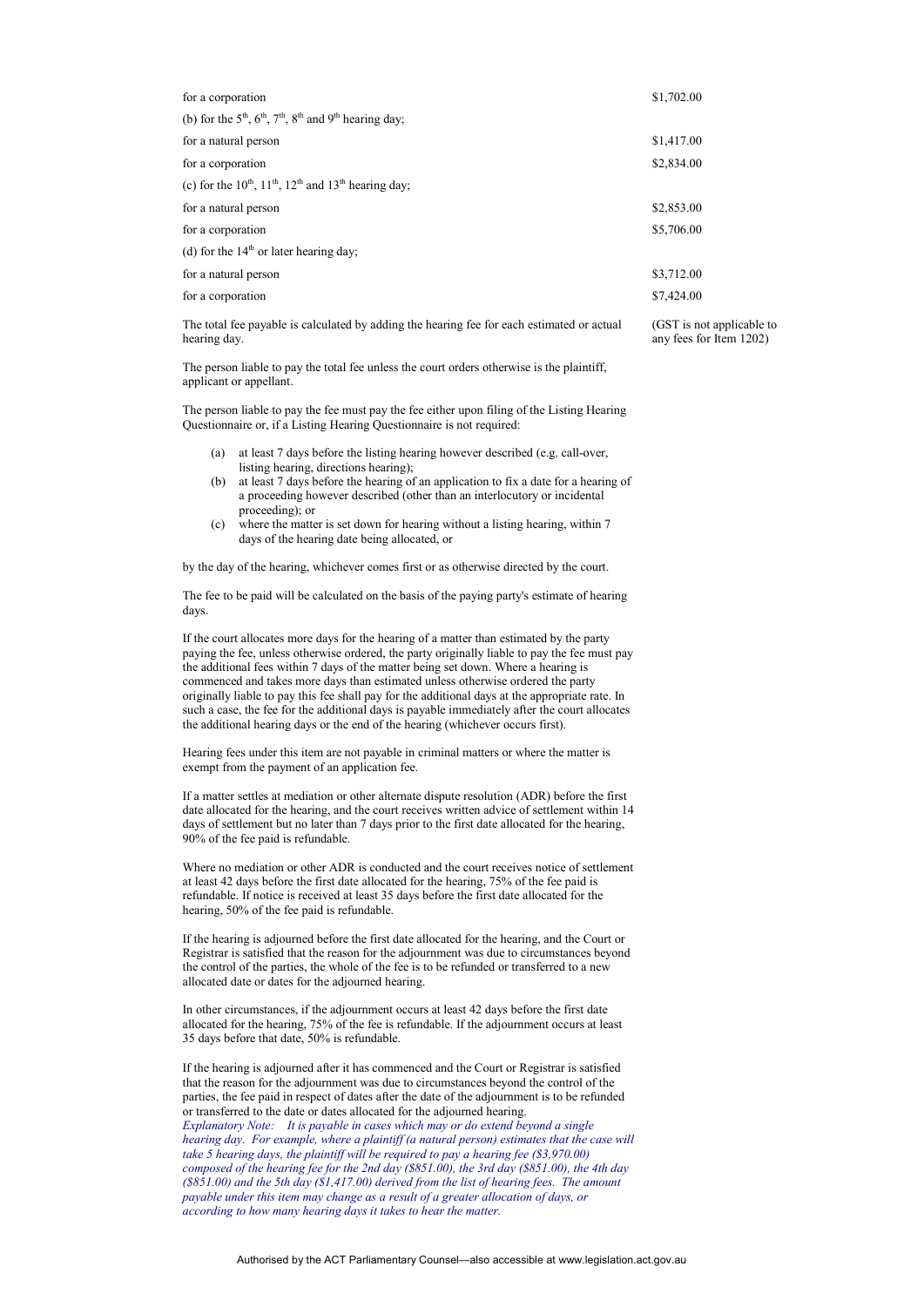| 1203   | On lodging for filing an application for probate, grant of letters of administration or reseal<br>of probate, in respect of an estate the gross sworn value of which is:                                       |                                                      |  |
|--------|----------------------------------------------------------------------------------------------------------------------------------------------------------------------------------------------------------------|------------------------------------------------------|--|
|        | (a) less than $$50,000$ ;                                                                                                                                                                                      | Nil                                                  |  |
|        | (b) $$50,000$ or more, but less than $$250,000$ ;                                                                                                                                                              | \$850.00                                             |  |
|        | (c) $$250,000$ or more, but less than $$500,000$ ;                                                                                                                                                             | \$1,074.00                                           |  |
|        | (d) $$500,000$ or more, but less than $$1,000,000$ ;                                                                                                                                                           | \$1,623.00                                           |  |
|        | (e) $$1,000,000$ or more                                                                                                                                                                                       | \$2,159.00                                           |  |
|        | Explanatory Note: Last Financial Year fees were \$818.00, \$1,033.00, \$1,561.00 and<br>\$2,076.00 respectively.                                                                                               | (GST is not applicable to<br>any fees for Item 1203) |  |
| 1204   | On filing a cross claim, counter claim or cross appeal in any proceeding                                                                                                                                       |                                                      |  |
|        | for a natural person                                                                                                                                                                                           | \$897.00 (GST is not applicable)                     |  |
|        | for a corporation                                                                                                                                                                                              | \$1,794.00 (GST is not applicable)                   |  |
|        | Explanatory Note: Last Financial Year the fee was \$863.00 for a natural person and<br>\$1,726.00 for a corporation.                                                                                           |                                                      |  |
| 1205   | On lodging for filing a document to commence an appeal from the Master or the<br>Registrar in an interlocutory proceeding.                                                                                     |                                                      |  |
|        | for a natural person                                                                                                                                                                                           | \$197.00 (GST is not applicable)                     |  |
|        | for a corporation                                                                                                                                                                                              | \$394.00 (GST is not applicable)                     |  |
|        | Explanatory Note: Last Financial Year the fee was \$190.00 for a natural person and<br>\$380.00 for a corporation.                                                                                             |                                                      |  |
| 1206   | On lodging for filing a document to commence an appeal from the Registrar in a<br>proceeding other than an interlocutory proceeding.                                                                           |                                                      |  |
|        | for a natural person                                                                                                                                                                                           | \$897.00 (GST is not applicable)                     |  |
|        | for a corporation                                                                                                                                                                                              | \$1,794.00 (GST is not applicable)                   |  |
|        | Explanatory Note: Last Financial Year the fee was \$863.00 for a natural person and<br>\$1,726.00 for a corporation.                                                                                           |                                                      |  |
| 1207   | On lodging:                                                                                                                                                                                                    | \$399.00 (GST is not applicable)                     |  |
|        | (a) an application for admission to practice or for enrolment under the Legal                                                                                                                                  |                                                      |  |
|        | Profession Act 2006; or<br>(b) a notice seeking registration in an occupation under the Mutual Recognition<br>Scheme.                                                                                          |                                                      |  |
|        | Explanatory Note: Note that registration in an occupation under the Mutual<br>Recognition Scheme would include registration as a notary public under that scheme.<br>Last Financial Year the fee was \$384.00. |                                                      |  |
| 1208   | On lodging an application or notice under the preceding item.                                                                                                                                                  | \$179.00 (GST is not applicable)                     |  |
|        | Explanatory Note: Last Financial Year the fee was \$173.00.                                                                                                                                                    |                                                      |  |
| 1208.1 | On lodging an application in proceedings                                                                                                                                                                       |                                                      |  |
|        | For hearing by the registrar                                                                                                                                                                                   |                                                      |  |
|        | for a natural person                                                                                                                                                                                           | \$162.00 (GST is not applicable)                     |  |
|        | for a corporation                                                                                                                                                                                              | \$324.00 (GST is not applicable)                     |  |
|        | For hearing by a judge or the Master                                                                                                                                                                           |                                                      |  |
|        | for a natural person                                                                                                                                                                                           | \$270.00 (GST is not applicable)                     |  |
|        | for a corporation                                                                                                                                                                                              | \$540.00 (GST is not applicable)                     |  |
|        | Explanatory Note: Last Financial Year the fees were \$156.00 and \$260.00<br>respectively for a natural person and \$312.00 and \$520.00 for a corporation.                                                    |                                                      |  |
| 1209   | On lodging for the entry of judgment or consent order under part 2.16 of the Court<br>Procedures Rules 2006.                                                                                                   |                                                      |  |
|        | for a natural person                                                                                                                                                                                           | \$78.00 (GST is not applicable)                      |  |
|        | for a corporation                                                                                                                                                                                              | \$156.00 (GST is not applicable)                     |  |
|        | Explanatory Note: Last Financial Year the fee was \$75.00 for a natural person and<br>\$150.00 for a corporation.                                                                                              |                                                      |  |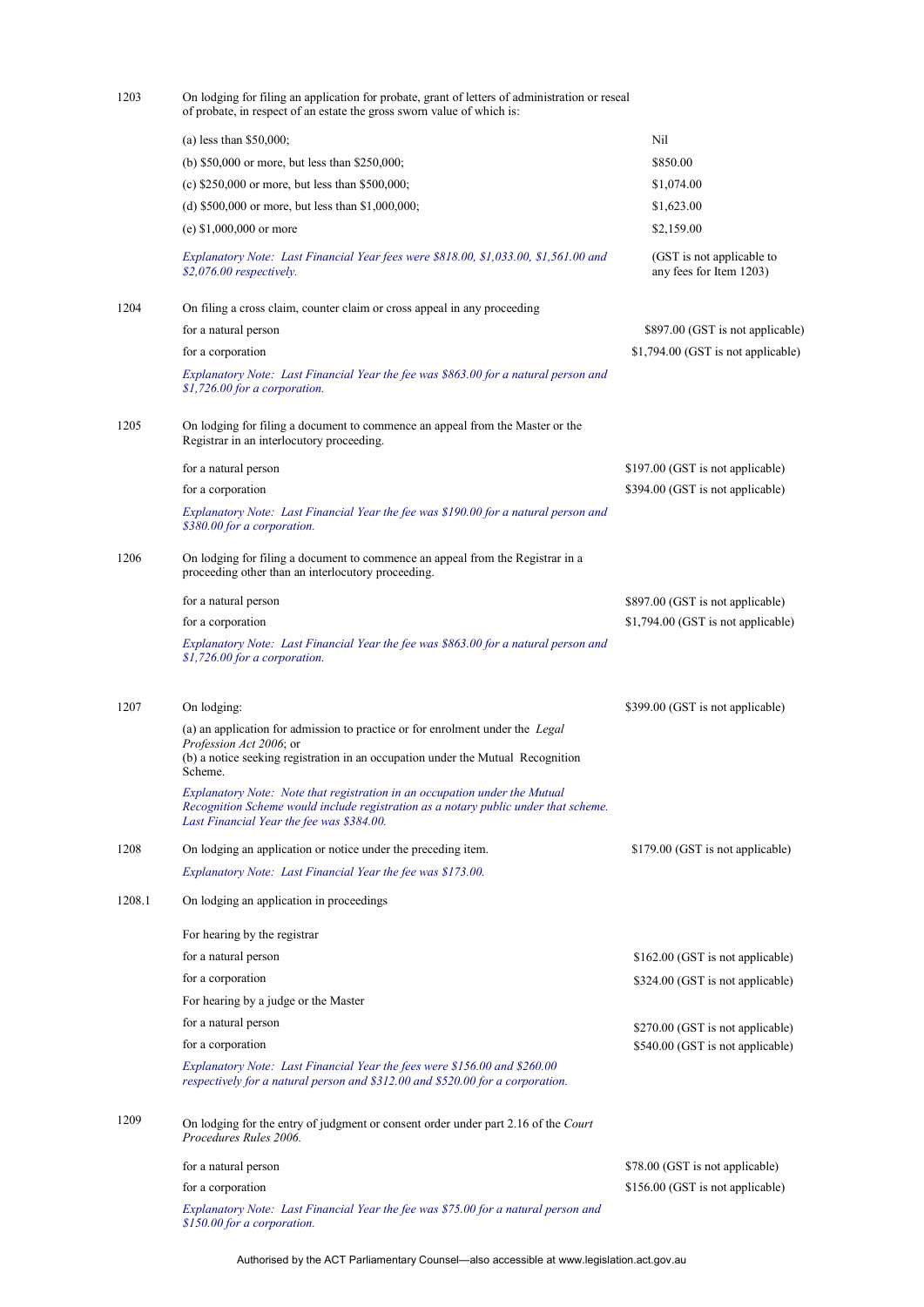| 1209.1 | Fee for depositing and extracting wills                                                                                                                                                                                                                                                                                                                                   |                                    |  |
|--------|---------------------------------------------------------------------------------------------------------------------------------------------------------------------------------------------------------------------------------------------------------------------------------------------------------------------------------------------------------------------------|------------------------------------|--|
|        | for depositing (and storing) the will                                                                                                                                                                                                                                                                                                                                     | \$112.00 (GST is not applicable)   |  |
|        | for extracting a will                                                                                                                                                                                                                                                                                                                                                     | \$43.00 (GST is not applicable)    |  |
|        | Explanatory Note: Last Financial Year the fees were \$108.00 and \$42.00. This fee<br>applies when a person deposits a will with the Supreme Court under section 32 of the<br>wills Act 1969 and when a person uplifts a will from the court which was deposited<br>under section 32.                                                                                     |                                    |  |
| 1209.2 | Fee for exemplification of a grant of probate or letters of administration                                                                                                                                                                                                                                                                                                | \$108.00 (GST is not applicable)   |  |
|        | Explanatory Note: Last Financial Year the fee was \$104.00.                                                                                                                                                                                                                                                                                                               |                                    |  |
| 1210   | On lodging an application for the removal or transfer to the Supreme Court of<br>proceedings commenced in the Magistrates Court. No fee is payable in the Supreme<br>Court where no filing fee was payable for the commencement of the proceedings in the<br>Magistrates Courts.                                                                                          |                                    |  |
|        | for a natural person                                                                                                                                                                                                                                                                                                                                                      | \$434.00 (GST is not applicable)   |  |
|        | for a corporation                                                                                                                                                                                                                                                                                                                                                         | \$868.00 (GST is not applicable)   |  |
|        | Explanatory Note: Last Financial Year the fee was \$418.00 for a natural person and<br>\$836.00 for a corporation.                                                                                                                                                                                                                                                        |                                    |  |
| 1210.1 | For lodging an application to enforce a judgment including a judgment of the<br>Magistrates Court, Court of Appeal or of a court of another jurisdiction                                                                                                                                                                                                                  |                                    |  |
|        | for a natural person                                                                                                                                                                                                                                                                                                                                                      | \$270.00 (GST is not applicable)   |  |
|        | for a corporation                                                                                                                                                                                                                                                                                                                                                         | \$540.00 (GST is not applicable)   |  |
|        | Explanatory note: Last Financial Year the fee was \$260.00 for a natural person and<br>\$520.00 for a corporation.                                                                                                                                                                                                                                                        |                                    |  |
| 1211   | No fee for lodging for filing a document or fee for the service or execution of process<br>is payable by any person in relation to proceedings under the <i>Birth (Equality of Status)</i><br>Act 1988.<br>Explanatory Note: See section 15 of the Court Procedures Act 2004 in relation to<br>waivers and exemptions. This exemption is the same as previously provided. |                                    |  |
| 1212   | On lodging for filing a document to commence a proceeding in the Court of Appeal<br>(this includes a cross appeal - fees are not payable in criminal proceedings)                                                                                                                                                                                                         |                                    |  |
|        | for a natural person                                                                                                                                                                                                                                                                                                                                                      | \$2,361.00 (GST is not applicable) |  |
|        | for a corporation                                                                                                                                                                                                                                                                                                                                                         | \$4,722.00 (GST is not applicable) |  |
|        | Explanatory Note: Last Financial Year the fee was \$2,271.00 for a natural person and<br>\$4,542.00 for a corporation.                                                                                                                                                                                                                                                    |                                    |  |
| 1213   | In relation to the fixing of a date for a hearing in the Court of Appeal (other than<br>interlocutory hearings) - Note: This fee is payable by the appellant prior to the matter<br>being allocated a hearing date                                                                                                                                                        |                                    |  |
|        | for a natural person                                                                                                                                                                                                                                                                                                                                                      | \$2,361.00 (GST is not applicable) |  |
|        | for a corporation                                                                                                                                                                                                                                                                                                                                                         | \$4,722.00 (GST is not applicable) |  |
|        | Explanatory Note: Last Financial Year the fee was \$2,271.00 for a natural person and<br>\$4,542.00 for a corporation                                                                                                                                                                                                                                                     |                                    |  |

#### *PART E: Registry Fees: Magistrates Court, Supreme Court and Court of Appeal*

1300 Provision of a document or a copy of a document under subsection 143(2) of the *Magistrates Court Act 1930* or sections 144(1)(a), (c) or (d) of the *Magistrates Court Act 1930* where the request for the document or copy requires the preparation of the document or copy requires the preparation of the document.

\$41.00 (GST is not applicable)

*Explanatory Note: Last Financial Year the fee was \$40.00.*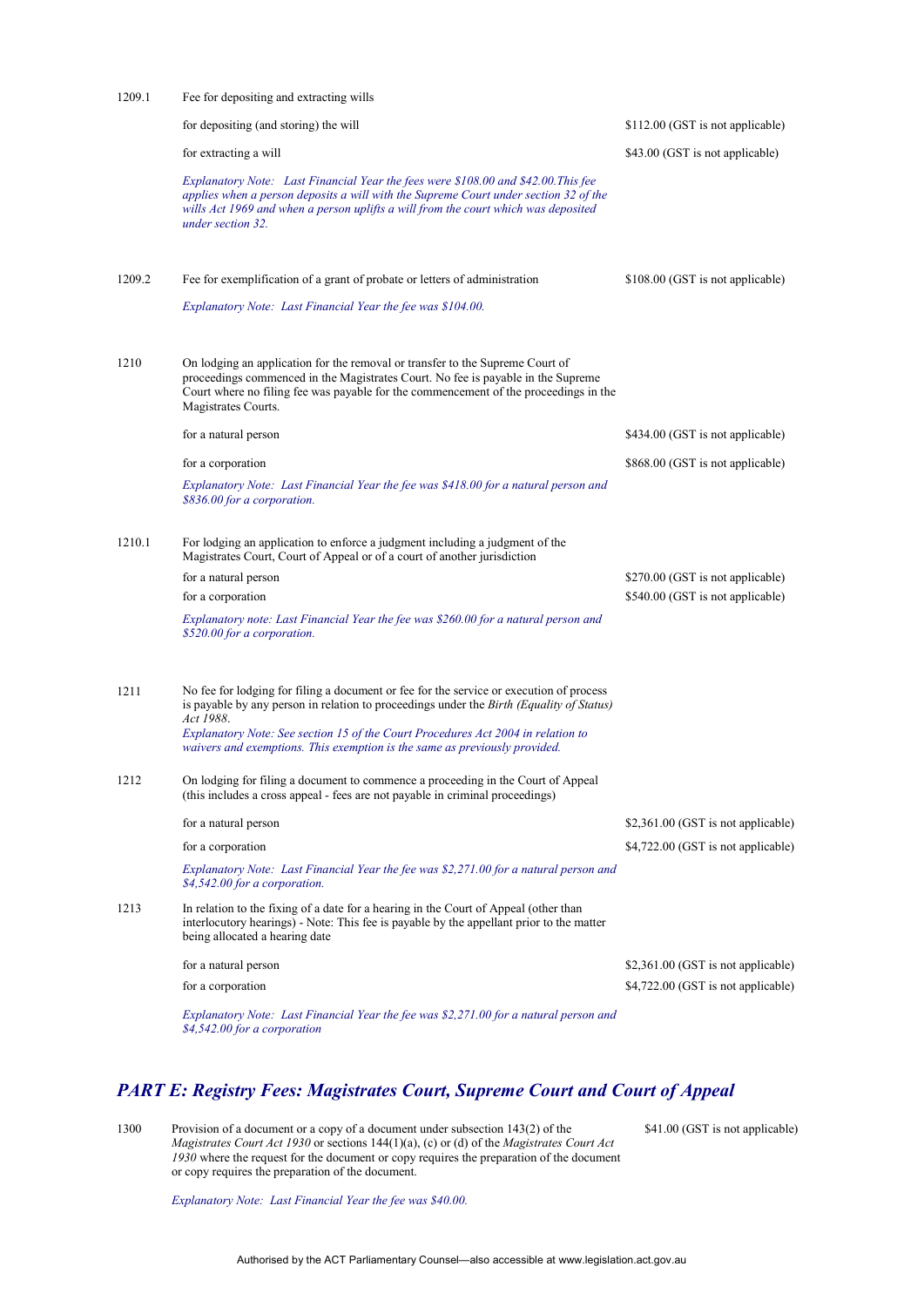| 1301 | For the certification of (or the provision of certified copy of):                                                                                                                                                                                                                                                                                                                                    |                                                                                                                                                                                                                                                                                                                                              |
|------|------------------------------------------------------------------------------------------------------------------------------------------------------------------------------------------------------------------------------------------------------------------------------------------------------------------------------------------------------------------------------------------------------|----------------------------------------------------------------------------------------------------------------------------------------------------------------------------------------------------------------------------------------------------------------------------------------------------------------------------------------------|
|      | (a) a judgment, certificate of enrolment or registration; or                                                                                                                                                                                                                                                                                                                                         | \$62.00 (GST is not applicable)                                                                                                                                                                                                                                                                                                              |
|      | (b) other documents.                                                                                                                                                                                                                                                                                                                                                                                 | \$33.00 (GST is not applicable)                                                                                                                                                                                                                                                                                                              |
|      | Explanatory Note: Last Financial Year the fees were \$60.00 and \$32.00 respectively.                                                                                                                                                                                                                                                                                                                |                                                                                                                                                                                                                                                                                                                                              |
| 1302 | Provision of a transcript of proceedings in the Magistrates Court or the Supreme Court<br>where the request for the transcript requires the preparation of the document.                                                                                                                                                                                                                             | \$5.45 per folio for same day<br>delivery<br>\$4.95 per folio for next<br>business day delivery<br>\$3.85 per folio for delivery<br>within 2-3 business days<br>\$3.80 per folio for delivery<br>within 3-5 business days<br>A minimum fee of \$112.00<br>per transcript applies when<br>the total order does not<br>exceed the minimum fee. |
|      | Explanatory Note: Last Financial Year the fees were \$5.25, \$4.78, \$3.73, \$3.69 and<br>\$108.00 minimum fee respectively.                                                                                                                                                                                                                                                                         | (GST is not applicable to<br>any fees for Item 1302)                                                                                                                                                                                                                                                                                         |
|      | Per folio means per 100 words.                                                                                                                                                                                                                                                                                                                                                                       |                                                                                                                                                                                                                                                                                                                                              |
| 1303 | Provision of a copy of a document where a copy or a certified copy can be provided by<br>photocopying another document already in existence and, where necessary, certifying the<br>photocopy:                                                                                                                                                                                                       |                                                                                                                                                                                                                                                                                                                                              |
|      | (a) in respect of the application for a copy;                                                                                                                                                                                                                                                                                                                                                        | \$2.80 (GST is not applicable)                                                                                                                                                                                                                                                                                                               |
|      | (b) for each page of copy provided.                                                                                                                                                                                                                                                                                                                                                                  | \$1.40 (GST is not applicable)                                                                                                                                                                                                                                                                                                               |
|      | Explanatory Note: This item determines the fees payable for the provision of a copy of a<br>document, where all that is required in order to provide the copy is to photocopy an<br>existing document (eg, such as a transcript, certificate or a certified copy of a judgment or<br>order or a document filed in proceedings). Last Financial Year the fees were \$2.70 and<br>\$1.35 respectively. |                                                                                                                                                                                                                                                                                                                                              |
| 1304 | For an inspection of or a search in relation to a record of a court (including a request to<br>determine whether or not a named person is involved in litigation, the viewing of material<br>held by the court, or a request to determine whether information is held by a court).                                                                                                                   | \$166.00 per hour of time in<br>which a registry staff is involved.<br>The minimum charge is 10<br>minutes.                                                                                                                                                                                                                                  |
|      |                                                                                                                                                                                                                                                                                                                                                                                                      | An estimate of the fee must be.<br>paid prior to the search or<br>inspection being undertaken.                                                                                                                                                                                                                                               |
|      | Explanatory Note: Last Financial Year the fee was \$160.00 per hour.                                                                                                                                                                                                                                                                                                                                 | (GST is not applicable)                                                                                                                                                                                                                                                                                                                      |
| 1305 | For the supply of a disk containing a record of a proceeding or of part of a proceeding or of<br>a matter incidental to a proceeding.                                                                                                                                                                                                                                                                | \$27.00 per DVD or CD-Rom<br>A minimum fee of \$112.00<br>per transcript applies when the<br>total order does not exceed                                                                                                                                                                                                                     |
|      | Explanatory Note: Last Financial Year the fee was \$26.00 and \$108.00 respectively.                                                                                                                                                                                                                                                                                                                 | the minimum fee.<br>(GST is not applicable)                                                                                                                                                                                                                                                                                                  |
| 1306 | For each page of copy of a document or documents copied by a person, other than an<br>officer of the Magistrates Court, using a Court photocopier.                                                                                                                                                                                                                                                   | \$0.35 (GST is not applicable)                                                                                                                                                                                                                                                                                                               |
|      | <i>Explanatory Note: This fee was \$0.30 in the Court Procedures (Fees) Determination 2015.</i>                                                                                                                                                                                                                                                                                                      |                                                                                                                                                                                                                                                                                                                                              |
| 1307 | For up to 3 attempts to execute process at the same address, whether or not the execution is<br>successful.                                                                                                                                                                                                                                                                                          | \$331.00 (GST is not applicable)                                                                                                                                                                                                                                                                                                             |
|      | Explanatory Note: Last Financial Year the fee was \$319.00.                                                                                                                                                                                                                                                                                                                                          |                                                                                                                                                                                                                                                                                                                                              |
| 1308 | For expenses reasonably incurred by the Court in the execution of process or attempted<br>execution of process for which a fee is payable under the previous item.                                                                                                                                                                                                                                   | The amount of the expenses                                                                                                                                                                                                                                                                                                                   |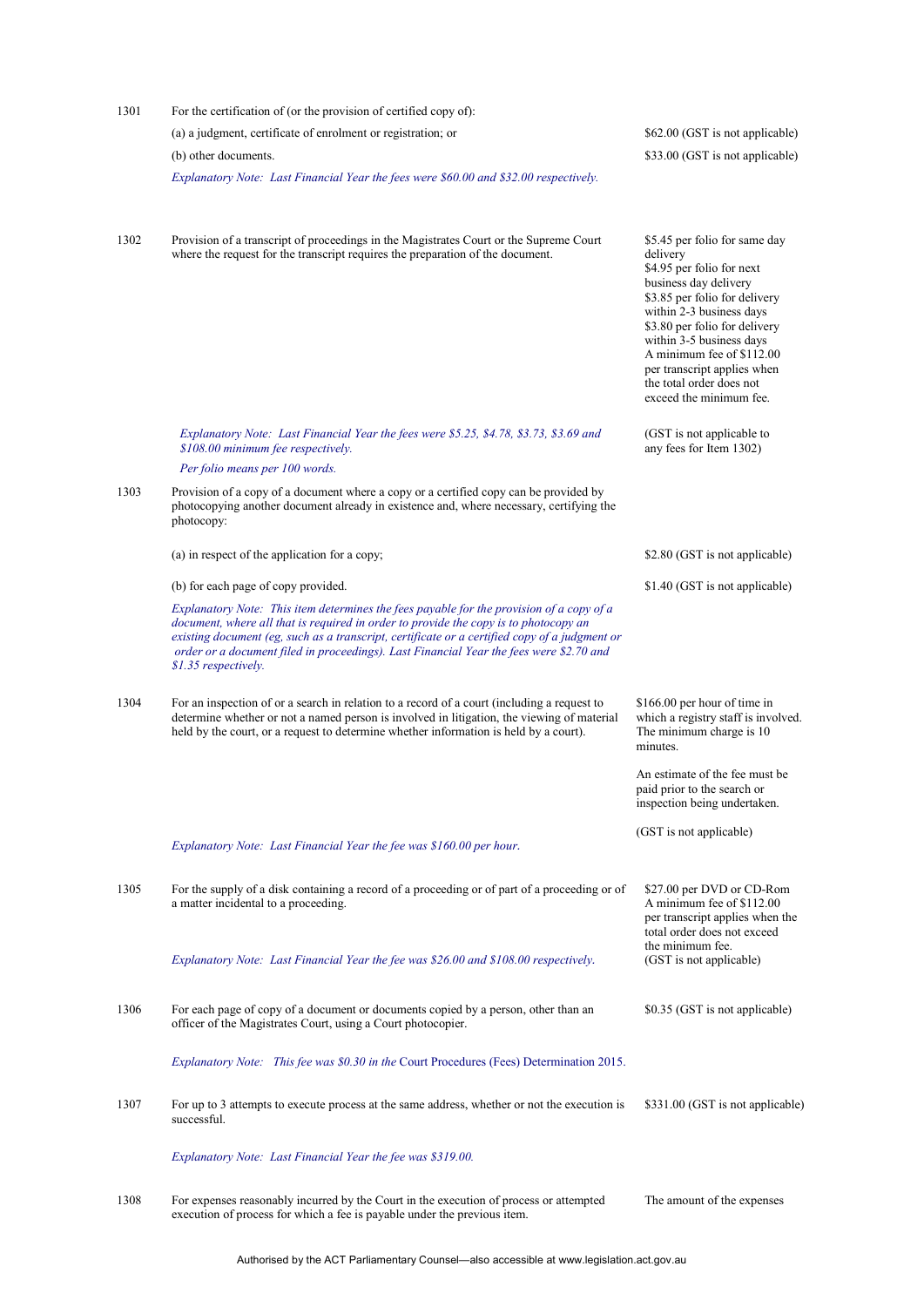#### *Explanatory Note: Last Financial Year the fee was the same.*

1309 Subject to the paragraph below, for the issue of a subpoena in any civil proceedings in the Magistrates Court:

|        | (a) to give evidence;                                                                                                                                          |                                                      |
|--------|----------------------------------------------------------------------------------------------------------------------------------------------------------------|------------------------------------------------------|
|        | for a natural person                                                                                                                                           | \$21.00                                              |
|        | for a corporation                                                                                                                                              | \$42.00                                              |
|        | (b) for production and to give evidence;                                                                                                                       |                                                      |
|        | for a natural person                                                                                                                                           | \$41.00                                              |
|        | for a corporation                                                                                                                                              | \$82.00                                              |
|        | (c) for production                                                                                                                                             |                                                      |
|        | for a natural person                                                                                                                                           | \$41.00                                              |
|        | For a corporation                                                                                                                                              | \$82.00                                              |
|        | No fee is payable under this item if no fee for filing a document in the proceeding is<br>payable, such as under item 1108.                                    | (GST is not applicable to any<br>fees for Item 1309) |
|        | Explanatory Note: Last Financial Year the fees were \$20.00, \$40.00 and \$40.00 for a<br>natural person and \$40.00, \$80.00 and \$80.00 for a corporation.   |                                                      |
| 1309.1 | Fee for applications for a request to the registrar to obtain production of documents under<br>rule 6613 in the Magistrates Court:                             |                                                      |
|        | for a natural person                                                                                                                                           | \$41.00 (GST is not applicable)                      |
|        | for a corporation                                                                                                                                              | \$82.00 (GST is not applicable)                      |
|        | Explanatory Note: Last Financial Year the fee was \$40.00 for a natural person and \$80.00<br>for a corporation.                                               |                                                      |
| 1310   | For the court undertaking an enforcement hearing examination.                                                                                                  | \$78.00 (GST is not applicable)                      |
|        | Explanatory Note: Last Financial Year the fee was \$75.00.                                                                                                     |                                                      |
| 1311   | Subject to the paragraph below, for the issue of a subpoena in any civil proceedings in the<br>Supreme Court or the Court of Appeal:                           |                                                      |
|        | (a) to give evidence;                                                                                                                                          |                                                      |
|        | for a natural person                                                                                                                                           | \$41.00                                              |
|        | for a corporation                                                                                                                                              | \$82.00                                              |
|        | (b) for production and to give evidence;                                                                                                                       |                                                      |
|        | for a natural person                                                                                                                                           | \$78.00                                              |
|        | for a corporation                                                                                                                                              | \$156.00                                             |
|        | (c) for production.                                                                                                                                            |                                                      |
|        | for a natural person                                                                                                                                           | \$78.00                                              |
|        | for a corporation                                                                                                                                              | \$156.00                                             |
|        | No fee is payable under this item if no fee for filing a document in relation to the<br>proceeding is payable, such as under item 1211.                        | (GST is not applicable to any<br>fee for Item 1311)  |
|        | Explanatory Note: Last Financial Year the fees were \$40.00, \$75.00 and \$75.00 for a<br>natural person and \$80.00, \$150.00 and \$150.00 for a corporation. |                                                      |
| 1311.1 | Fee for applications for a request to the registrar to obtain production of documents under<br>rule 6613 in the Supreme Court:                                 |                                                      |
|        | for a natural person                                                                                                                                           | \$78.00 (GST is not applicable)                      |
|        | for a corporation                                                                                                                                              | \$156.00 (GST is not applicable)                     |
|        | Explanatory Note: Last Financial Year the fee was \$75.00 for a natural person and<br>\$150.00 for a corporation.                                              |                                                      |
| 1312   | For the issuing of a notice of non-party production.                                                                                                           | \$42.00 (GST is not applicable)                      |
|        | Explanatory Note: Last Financial Year the fee was \$41.00.                                                                                                     |                                                      |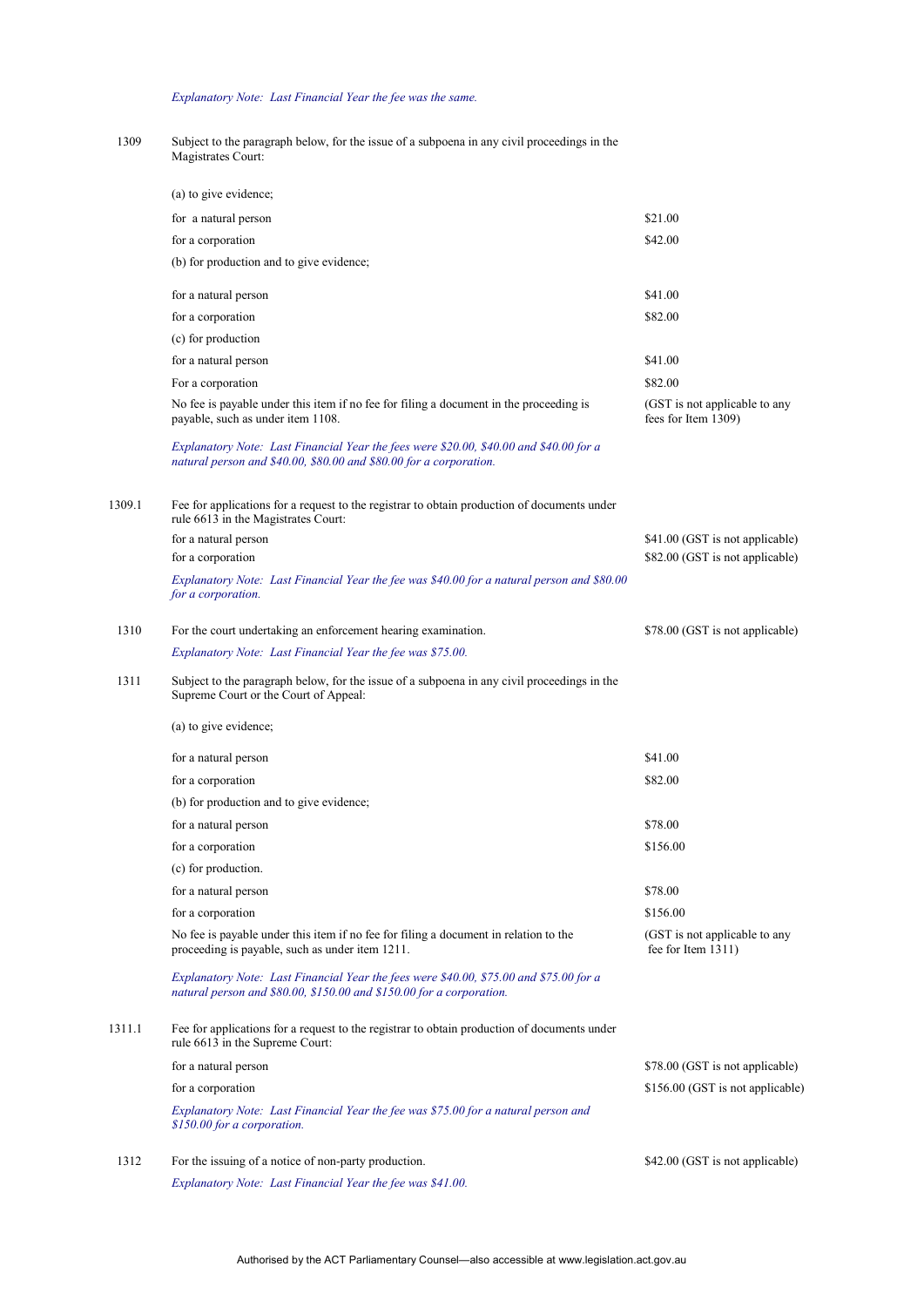| 1313 | The Registrar of a court may defer liability for the payment of a fee or charge for the<br>performance of a function or the provision of a facility or service, in whole or in part, for<br>any period as necessary or appropriate in the interests of justice if, in the Registrar's<br>opinion, payment cannot be made at the time of the request for the function, facility or<br>service, but payment could be made within a specified period as necessary or appropriate in<br>the interests of justice (or any longer period as necessary or appropriate in the interests of<br>justice) after making of the request.<br>Explanatory Note: This is the same as previous determination. | Nil                                                                                                                                                  |
|------|----------------------------------------------------------------------------------------------------------------------------------------------------------------------------------------------------------------------------------------------------------------------------------------------------------------------------------------------------------------------------------------------------------------------------------------------------------------------------------------------------------------------------------------------------------------------------------------------------------------------------------------------------------------------------------------------|------------------------------------------------------------------------------------------------------------------------------------------------------|
| 1314 | The Registrar of a court may remit or refund a fee or charge for the performance of a<br>function or the provision of a facility or service, in whole or in part, where the<br>circumstances warrant and it is in the interests of justice to do so.<br>Explanatory Note: This is the same as previous determination.                                                                                                                                                                                                                                                                                                                                                                        | Nil                                                                                                                                                  |
| 1315 | The Registrar may impose a minimum filing fee on a person. If the Registrar imposes a<br>minimum filing fee, the person must pay the lower of the prescribed filing fee and the<br>minimum fee. The minimum fee is:                                                                                                                                                                                                                                                                                                                                                                                                                                                                          |                                                                                                                                                      |
|      | (a) in the Supreme Court                                                                                                                                                                                                                                                                                                                                                                                                                                                                                                                                                                                                                                                                     | \$115.00 (GST is not applicable)                                                                                                                     |
|      | (b) in the Magistrates Court                                                                                                                                                                                                                                                                                                                                                                                                                                                                                                                                                                                                                                                                 | \$57.00 (GST is not applicable)                                                                                                                      |
|      | Explanatory Note: Last Financial Year the fees were \$111.00 and \$55.00 respectively.                                                                                                                                                                                                                                                                                                                                                                                                                                                                                                                                                                                                       |                                                                                                                                                      |
| 1316 | For opening the offices of a court -<br>(a) between 4.30 pm and 5.00 pm on a day other than a Saturday, Sunday or public holiday;<br>(b) at any time -                                                                                                                                                                                                                                                                                                                                                                                                                                                                                                                                       | \$97.00 (GST is not applicable)<br>\$561.00 for up to 3 hours and<br>\$224.00 for each hour or part<br>thereof after that<br>(GST is not applicable) |
|      | (i) on a Saturday, Sunday or public holiday; or                                                                                                                                                                                                                                                                                                                                                                                                                                                                                                                                                                                                                                              |                                                                                                                                                      |
|      | (ii) outside the hours of 8:30 am to 5.00 pm on a day of the week other than a day referred<br>to in subparagraph $(b)(i)$ .<br>Explanatory Note: Last Financial Year the fees were \$94.00, \$540.00 and \$216.00<br>respectively.                                                                                                                                                                                                                                                                                                                                                                                                                                                          |                                                                                                                                                      |
| 1317 | On lodging for assessment a bill of costs as between party and party (any amount)                                                                                                                                                                                                                                                                                                                                                                                                                                                                                                                                                                                                            |                                                                                                                                                      |
|      | for a natural person                                                                                                                                                                                                                                                                                                                                                                                                                                                                                                                                                                                                                                                                         | \$230.00 (GST is not applicable)                                                                                                                     |
|      | for a corporation                                                                                                                                                                                                                                                                                                                                                                                                                                                                                                                                                                                                                                                                            | \$460.00 (GST is not applicable)                                                                                                                     |
|      | In addition to the lodgment fee, a taxing fee at the rate of 5% of the bill as drawn is payable<br>at the time of lodgment.<br>The taxing officer must allow against the person chargeable with the costs as taxed, the<br>taxing fee of 5% of the amount found due on taxation.                                                                                                                                                                                                                                                                                                                                                                                                             |                                                                                                                                                      |
|      | If the parties agree on the bill of costs and the appointment is cancelled 10 or more days<br>before the day of the appointment, 80% of the fees paid (both the filing fee and the fee<br>based on 5% of the drawn amount) are to be refunded. If the appointment is cancelled more<br>than 3 days but less than 10 days before the day of the appointment, 50% is to be refunded.<br>If the appointment is cancelled less than 3 days before the day of the appointment, the fees<br>are not refundable.                                                                                                                                                                                    |                                                                                                                                                      |
|      | Explanatory Note: Last Financial Year the fee was \$222.00 for a natural person and<br>\$444.00 for a corporation.                                                                                                                                                                                                                                                                                                                                                                                                                                                                                                                                                                           |                                                                                                                                                      |
| 1318 | No fee is payable under items 1302 or 1305 by Legal Aid ACT in respect of:                                                                                                                                                                                                                                                                                                                                                                                                                                                                                                                                                                                                                   |                                                                                                                                                      |
|      | (a) The daily transcript of a Supreme Court trial of a person with a grant of legal assistance<br>from Legal Aid ACT, during the course of that trial.                                                                                                                                                                                                                                                                                                                                                                                                                                                                                                                                       |                                                                                                                                                      |
|      | (b) The transcript of a Magistrate or Supreme Court trial or sentence where there is an<br>appeal to the Supreme Court or Court of Appeal against conviction or sentence in relation<br>to a person with a grant of legal assistance from Legal Aid ACT.                                                                                                                                                                                                                                                                                                                                                                                                                                     |                                                                                                                                                      |
|      | (c) Any other transcript of a criminal proceeding against a person, or civil proceeding<br>involving a person, with a grant of legal assistance from Legal Aid ACT, where that                                                                                                                                                                                                                                                                                                                                                                                                                                                                                                               |                                                                                                                                                      |

transcript has been ordered by the presiding judge or magistrate